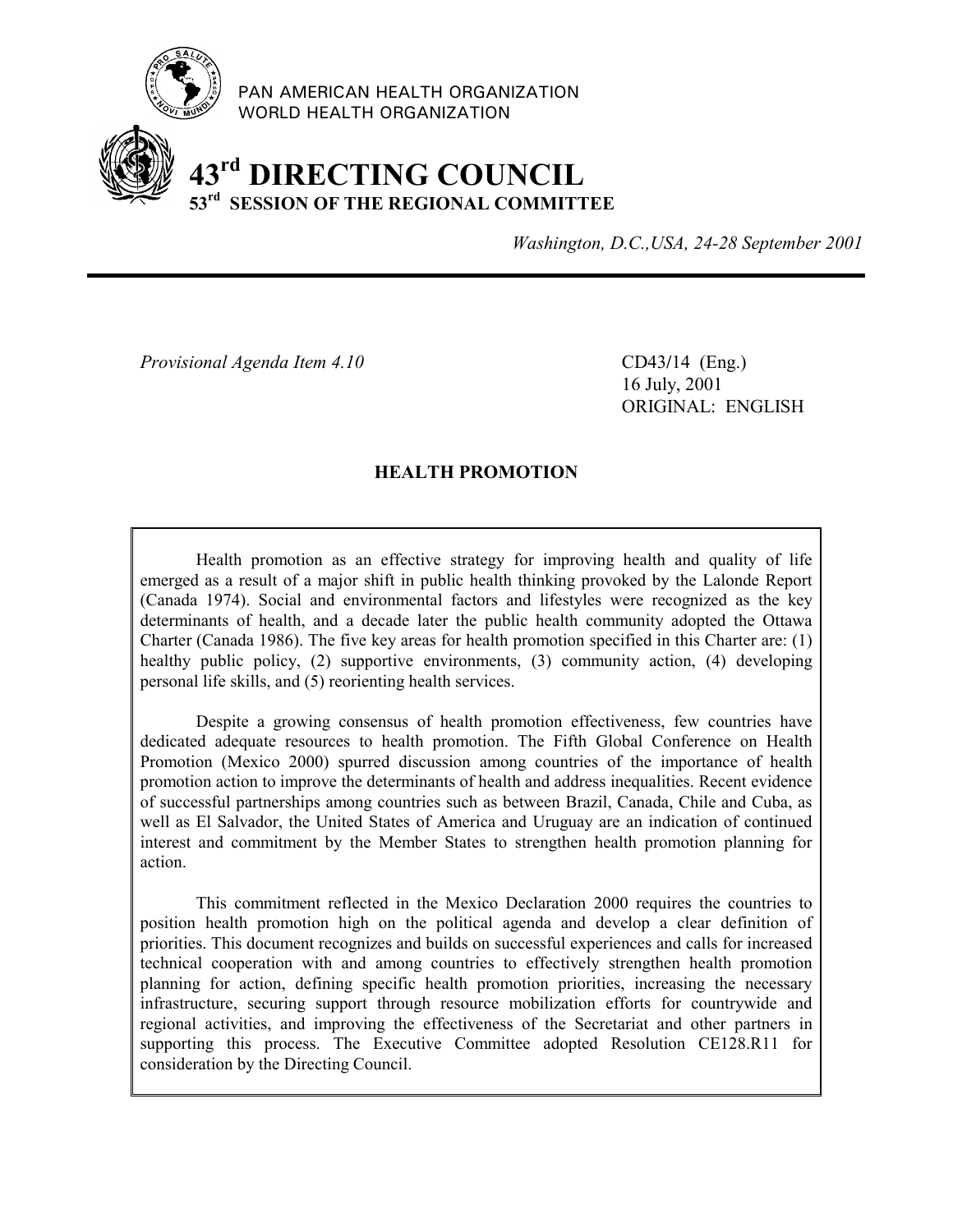# **CONTENTS**

| 2. |     |                                                              |  |  |
|----|-----|--------------------------------------------------------------|--|--|
|    | 2.1 |                                                              |  |  |
|    | 2.2 |                                                              |  |  |
|    | 2.3 | Health Promotion in the Americas: Progress and               |  |  |
|    |     | Lessons Learned                                              |  |  |
|    | 2.4 | Analysis of PAHO Technical Cooperation Activities            |  |  |
|    |     |                                                              |  |  |
| 3. |     |                                                              |  |  |
|    | 3.1 |                                                              |  |  |
|    | 3.2 | Main Health Promotion Strategies Applied in the Division  14 |  |  |
| 4. |     |                                                              |  |  |
| 5. |     |                                                              |  |  |
| 6. |     | 20                                                           |  |  |
|    |     |                                                              |  |  |

Annex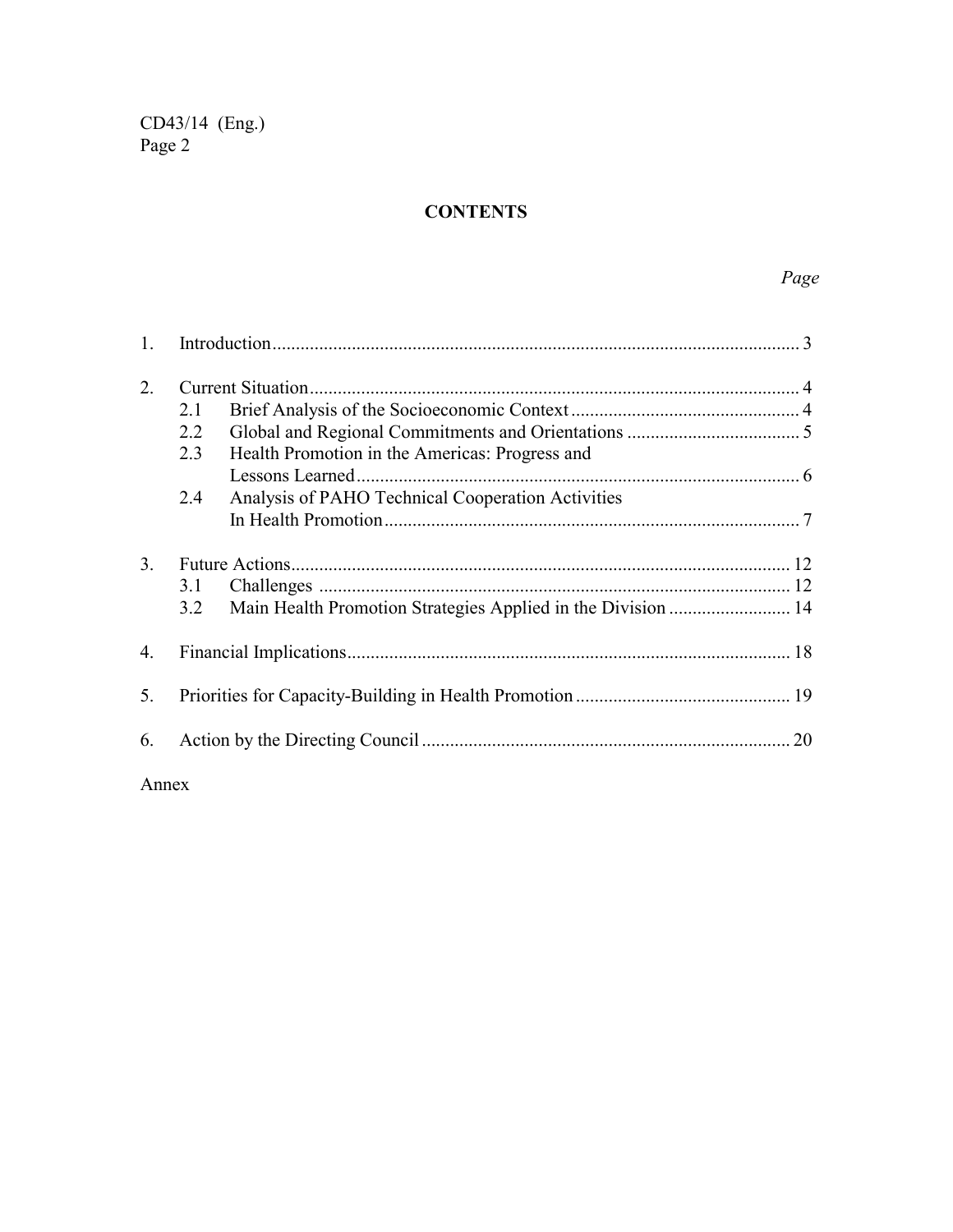## **STRENGTHENING HEALTH PROMOTION PLANNING FOR ACTION IN THE AMERICAS**

### **1**. **Introduction**

The importance of health promotion as a powerful public health strategy emerged from the framework put forth in the Ottawa Charter in 1986. Canada as the world leader in health promotion has produced much of the conceptual and operational guidelines in this field. The Lalonde report launched in 1974 by Health and Welfare Canada concluded the health care system played a role in the health of individuals but contributed less to the social, environmental, and lifestyle determinants of health. The report introduced health promotion as a means for improving health and quality of life. After some debate, the public health community adopted five key strategies outlined in the Ottawa Charter that today provide the main direction for health promotion practice and policy development:

- Building healthy public policies
- Creating supportive environments
- Strengthening community action
- Developing personal skills; and
- Reorienting health services

Health promotion is a process, not a quick fix. It is directed at achieving an outcome sometimes over a long term with specific results in the medium and short term. Specific outcomes differ, but they involve citizen and community participation and contribute to improvement in quality of life. Effective health promotion strengthens the skills and capabilities of individuals, organizations, and communities to act and improve the determinants of health. Member States can achieve significant progress in reducing tobacco use and protecting nonsmokers by increasing taxes on tobacco and by eliminating smoking from public places. A municipality or community can implement a combination of such measures as tobacco control strategies, fiscal and social policy, advocacy for smoke-free spaces, negotiation and advocacy to stop advertising, and school-based life skills education programs.

Over the last 10 years, health promotion provided evidence of effectiveness in improving health and quality of life. This evidence clearly indicates that a comprehensive approach using a combination of the five Ottawa strategies is effective. It is widely recognized that promoting health in certain settings such as schools, workplaces, cities, and communities improves the health status of populations and the quality of life in those spaces. There is overwhelming evidence that people, including those most affected by poverty and adversity, need to be involved in defining health promotion action and making decisions to ensure effectiveness and sustainability of community programs.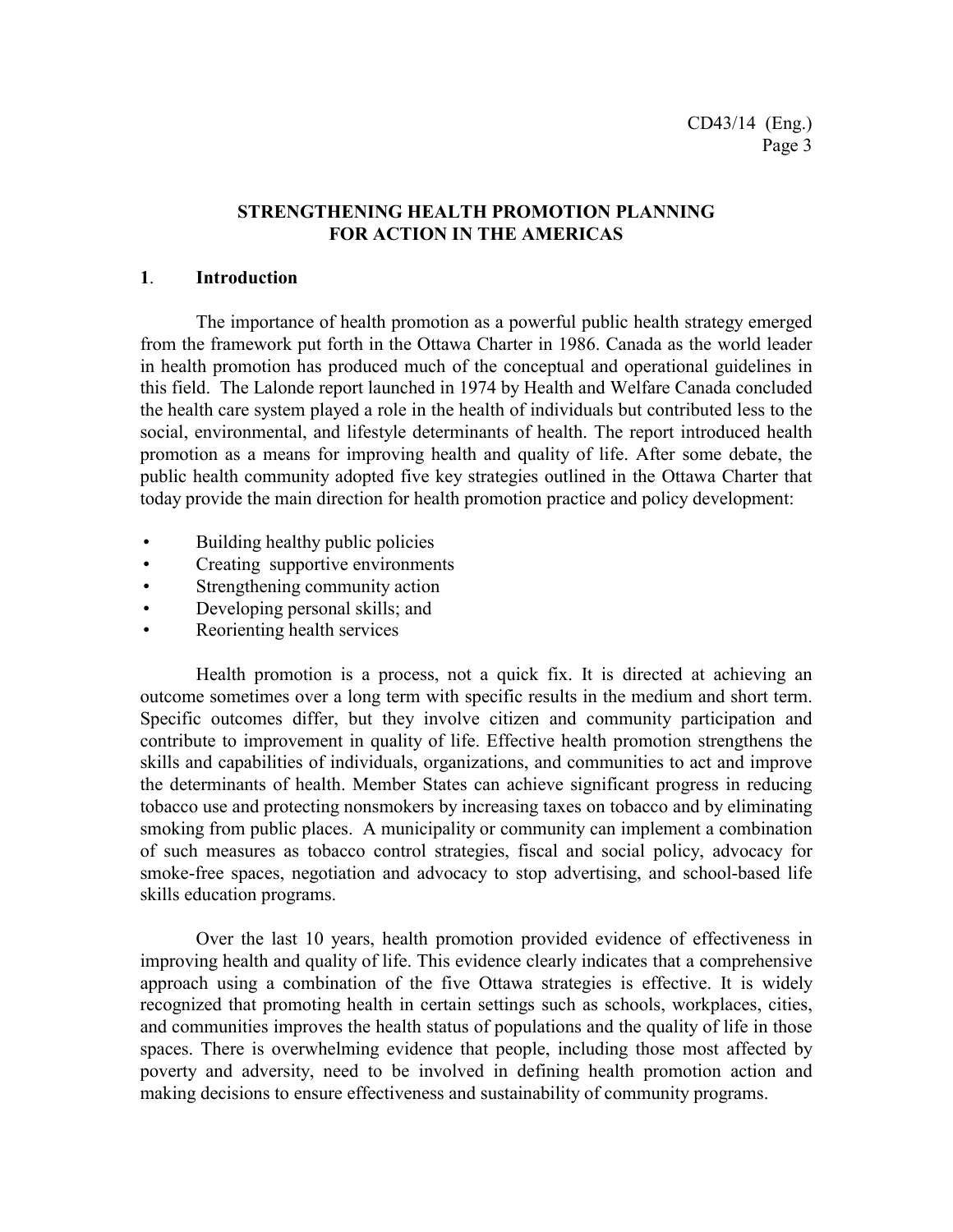Despite the evidence of health promotion effectiveness, few countries in the Region have considered it as an important investment and an essential element for social and economic development, and few have destined adequate resources to this essential public health strategy. A commitment to strengthen health promotion planning for action is necessary to ensure that communities and societies are able to address the determinants of health and increase equity in health. PAHO, through its Division of Health Promotion and Protection (HPP), provides technical cooperation in health promotion and stimulates collaboration among Member States to strengthen health promotion planning for action, establish public policy, and create supportive environments.

#### **2. Current Situation**

#### **2.1** *Brief Analysis of the Socioeconomic Context*

The Region of the Americas has achieved significant progress in life expectancy, access to clean water, and immunization coverage. Infant mortality due to infectious diseases has steadily declined, yet Member States continue to struggle with persistent poverty and poor living conditions associated with great inequities in income and wealth distribution. The number of people that lack access to employment, housing, basic health services, education, water, basic sanitation, and proper food and nutrition is unacceptable. Member States are still struggling to reduce maternal mortality, improve basic sanitation systems, manage new and emerging diseases such as tuberculosis, cholera, dengue and HIV/AIDS, and deal with increasing noncommunicable diseases associated with poor eating habits and lack of exercise.

The growing burden of mental illness and recognition of the magnitude of mental health problems such as depression, suicide, addictions, abuse, and violence, requires urgent action from health authorities and community leaders. Many adolescents and older adults suffer from depression and other mental illnesses and several countries of the Region have high rates of child and teen suicide. Illicit drug use, stress, and alcoholism continue to rise, presenting an extraordinary challenge for families, communities, and the social sector, especially health and education. Violence, especially abuse of women and children, is an increasing concern for public health everywhere. The number of smokers has increased and tobacco use is the leading cause of preventable death in the Americas.

In the context of globalization, decentralization, and greater opportunities for citizens to participate in decisions that affect their health and well-being, local authorities, health personnel, and community leaders face limited resources and the need to strengthen institutional capacity. Community governance assumes more importance in the future due to the capacity of communities to successfully provide appropriate solutions and greater social coordination of available resources.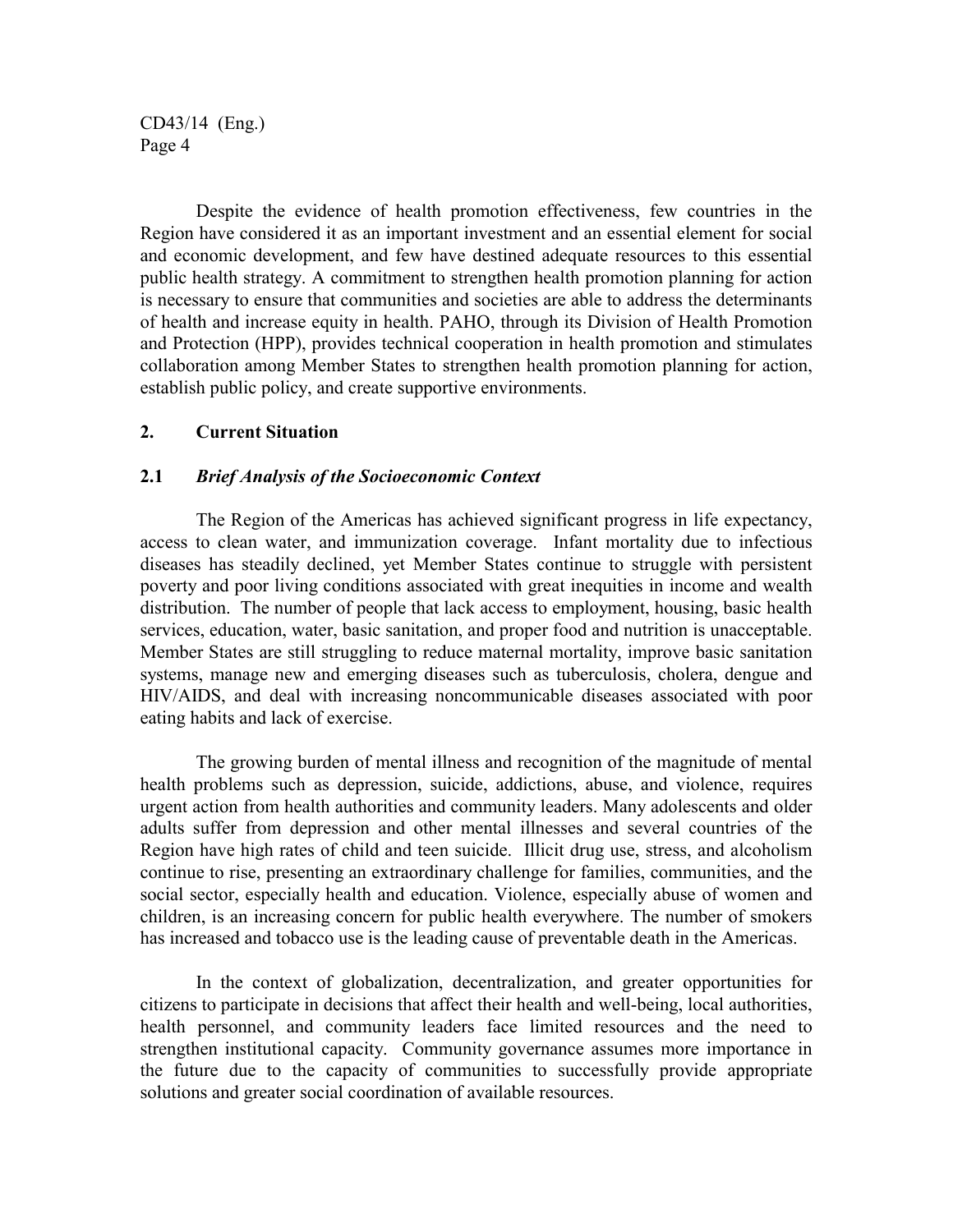The cities, communities, schools, and families of the Americas urgently need support to strengthen protective factors and develop life skills, especially in childhood and adolescence. Greater efforts are needed to support community health care workers, teachers, and parents in teaching life skills and nurturing self-esteem in children and young people. Protecting the emotional lives of children is a major challenge for health promotion in the Region. At the same time, countries need to provide supportive environments for older adults, ensuring longevity with quality of life and dignity. Member States are urged to invest in strengthening local capacity by increasing levels of health literacy<sup>1</sup> as a basis for individual empowerment and community development.

#### **2.2** *Global and Regional Commitments and Orientations*

The platform provided by the Ottawa Charter was ratified by subsequent international and regional conferences. The Adelaide Recommendations (Australia 1988) provided an in-depth review of the concept of public policy and outlined ways toward establishing healthy public policy. The Sundsvall Statement (Sweden 1991) built on the concept of creating supportive environments and provided examples of good practice.

The Bogotá Declaration (Colombia 1992) highlighted the relationship between health and development and called for a renewed commitment to solidarity and equity in health. It deplored the impact of violence on the health of individuals and communities.

The Caribbean Conference on Health Promotion (Trinidad and Tobago 1993) strongly endorsed health promotion and protection, set forth strategic approaches for intersectoral activities and called for a renewed commitment to community participation in decision-making processes, social communication, and greater equity in health.

The Jakarta Declaration (Indonesia 1997) reiterated the global commitment to the strategies put forth in the Ottawa Charter and stressed the importance of building partnerships for health. It called for new players and identified key ingredients aimed at improving health and quality of life later adopted by WHO Member States (Resolution WHA51.12, 1998). With each international conference WHO and its partners have restated the commitment to increase the infrastructure and strengthen technical cooperation in health promotion, build partnerships, and adopt an evidence-based approach to policy and practice.

The Fifth Global Conference on Health Promotion (Mexico 2000) produced critical papers on key health promotion issues, as well as guidelines to strengthen health promotion planning and action: (a) the evidence base for health promotion; (b) increased

 $\frac{1}{1}$  Health literacy is a set of context specific capabilities to access, understand, and use information and other resources for personal and collective health development (Kickbusch 2001).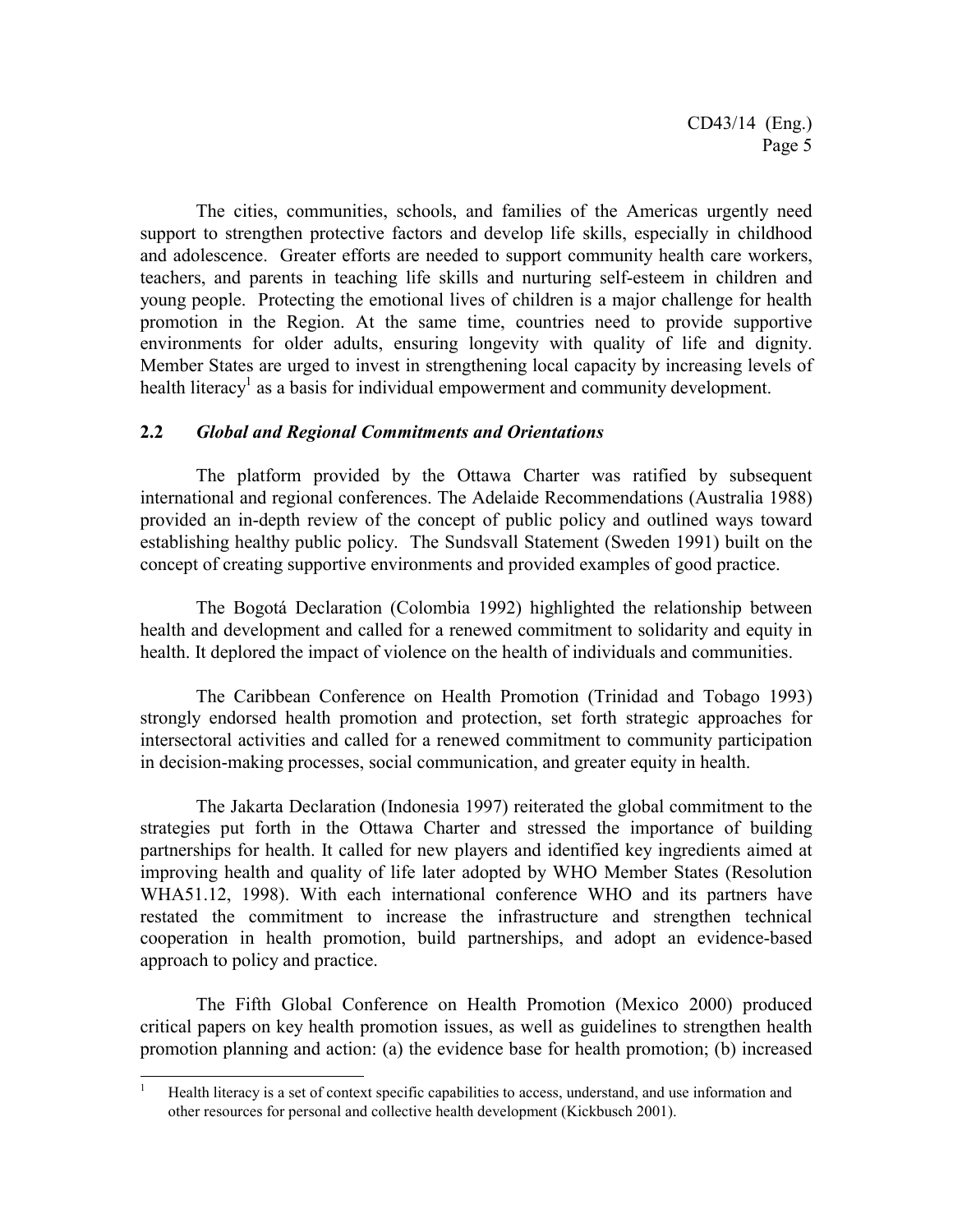investment for health and development; (c) increased social responsibility for health; (d) community empowerment and participation for health; (e) a strengthened infrastructure for health promotion; and (f) the reorientation of health services.

The commitment by Member States to strengthening health promotion planning for action (Mexico Declaration, June 2000) includes the following:

- To position the promotion of health as a fundamental priority in local, regional, national, and international policies and programs.
- To take the leading role in ensuring the active participation of all sectors and civil society in the implementation of health-promoting actions to strengthen and expand partnerships for health.
- To support the preparation of countrywide plans of action for promoting health while at the same time following a basic framework agreed upon during the Fifth Global Conference on Health Promotion, which may include, among other elements:
	- The identification of health priorities and the establishment of healthy public policies and programs to address these.
	- The support of research to advance knowledge on selected priorities.
	- The mobilization of financial and operational resources to build human and institutional capacity for the development, implementation, monitoring, and evaluation of countrywide plans of action.
- To establish or strengthen national and international networks to promote health.
- To advocate with UN agencies for accountability concerning the health impact of development agendas.
- To inform the Director-General of the World Health Organization, for the purpose of her report to the 107th session of the Executive Board, of the progress made in the performance of the above actions.

## **2.3** *Health Promotion in the Americas: Progress and Lessons Learned*

Among the lessons learned in health promotion are the experiences with participatory local planning in the healthy municipalities and communities. In a few countries, health promotion is positioned at high political level as an essential strategy for social and human development. Such is the case in Chile where President Ricardo Lagos has declared health promotion as a national priority and has committed to a national plan for action called *Vida Chile.*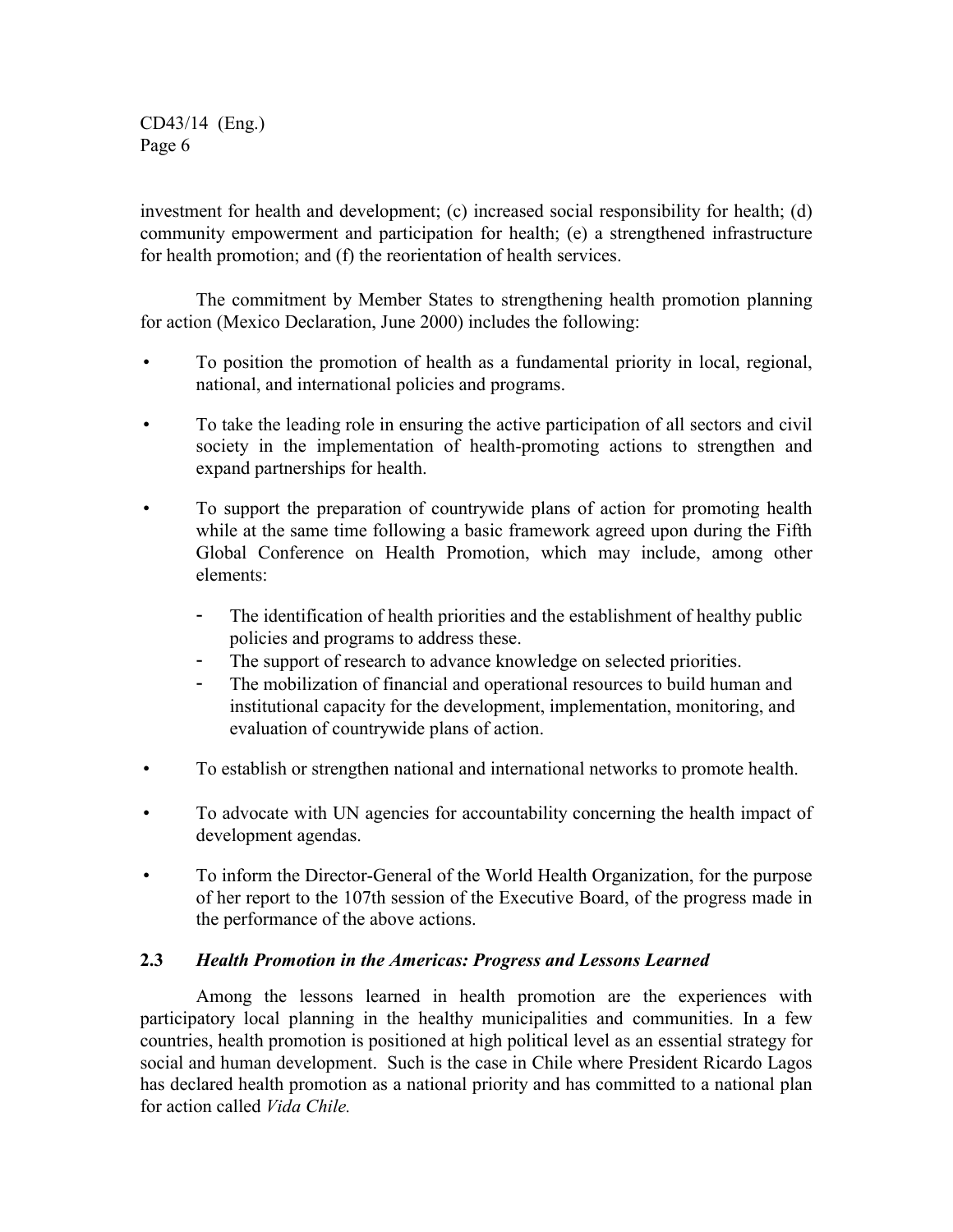Health promotion in Canada highlights how the development of relevant infrastructures enables concepts to be transformed into effective policy and health promotion programs. The lessons learned in Canada and other countries illustrate the essential components for the development of effective health promotion and lead to a greater understanding of the factors that have limited its effectiveness. A strong conceptual basis for action has clearly been a positive guiding force in the development of health promotion. The previous lack of one was a limiting factor in successfully developing health promotion plans for action.

Engagement of academic institutions with an explicit research agenda and with programs for the training and development of human resources in health promotion is crucial in the development and implementation of health promotion plans of action. Canada and the United States of America provide evidence of the importance of this component for effective health promotion. Chile*,* as well, has created a network of universities, and developed a clearinghouse with health promotion documents and materials for training of local health teams, in collaboration with the Center for Health Promotion at the University of Toronto.

Strong, aware, and committed leadership at all levels of the health sector is key for health promotion policies and programs and especially to influence the health sector reform agenda. Including health promotion concepts, goals, and strategies in the reform agenda is critical for the involvement of health systems and services.

A committed and strong partnership base among stakeholders plays a crucial role in the progress of health promotion. Multisectorial action for health is essential to successful health promotion. The role of different networks cannot be overemphasized in bringing to the negotiation table various levels of government officials, professional and community organizations, and the private sector to develop, implement, and evaluate health promotion plans for action. The Mexican Network of Municipalities for Health is a good example of this. The Network jointly with the Ministry of Health planned and carried out national meetings and regional thematic meetings key to building the capacity of new mayors that entered the network. The National Network also supported State Networks with meetings, workshops, and other local capacity-building activities.

#### **2.4** *Analysis of PAHO Technical Cooperation Activities in Health Promotion*

PAHO Directing Council resolution CD37.R14 (1993) and the Regional Plan of Action for Health Promotion 1994-1998 stimulated the development of health promotion in the Region. PAHO*'*s Strategic and Programmatic Orientations (SPOs 1995-1998) defined the priority for technical cooperation to create jointly with the countries a culture for health promotion.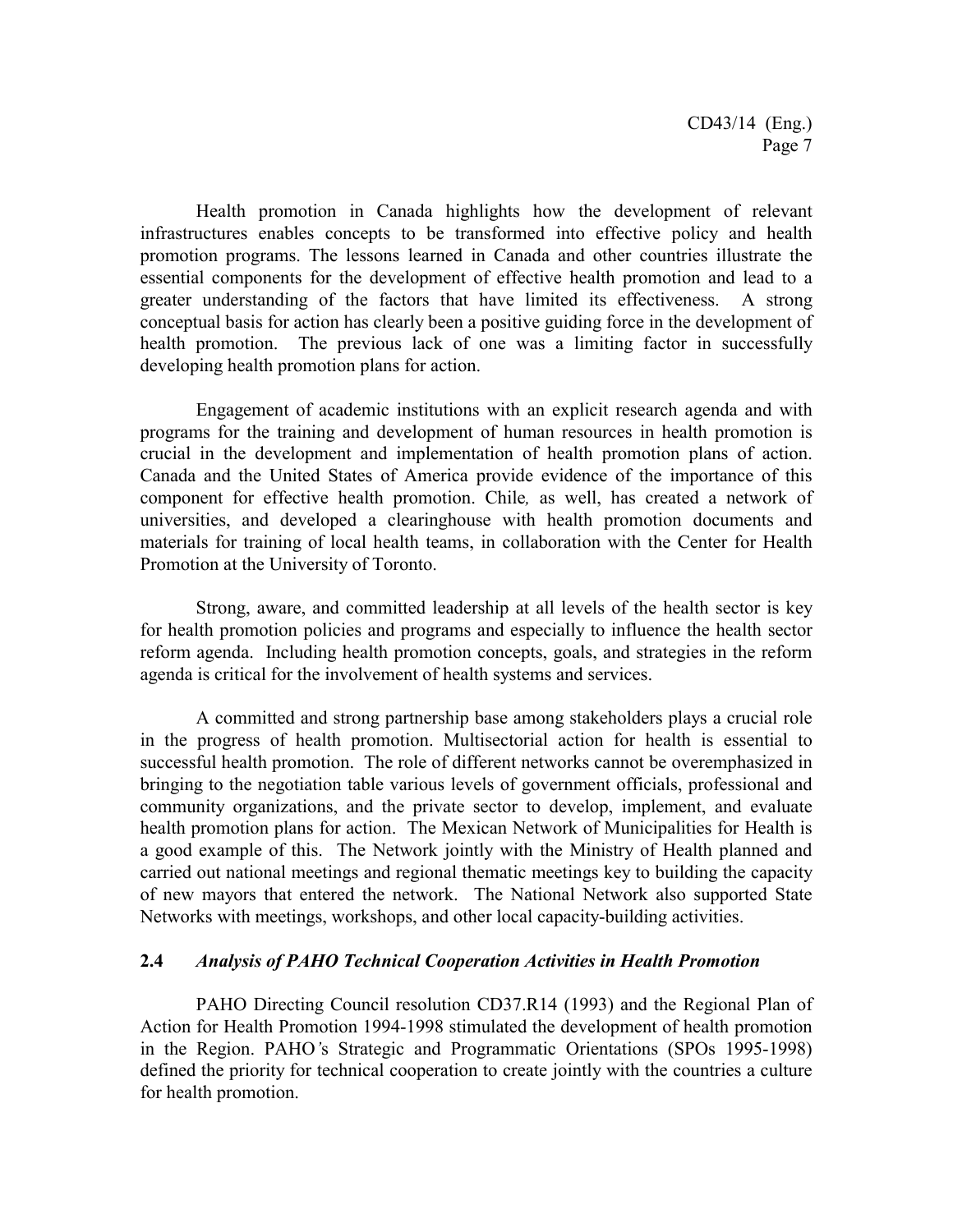#### *Regional Plan of Action for Health Promotion in the Americas 1994-1998*

The objectives of the Plan were to promote healthy public policies (food and nutrition; reduction of tobacco use; violence eradication; and safe environments); to create healthy options for the population; and to develop healthy cities and communities as settings for health promotion actions. The Plan specified three target areas: environments, behaviors and lifestyles, and health services. Progress in each area and lessons learned are presented in the following sections.

#### *Healthy Spaces*

There is progress in the development of healthy cities, communities, and schools as settings for health promotion actions. In 1994 there were eight countries developing a healthy municipality pilot experience (Restrepo 1993). In 1998, 22 countries presented a variety of innovative experiences with healthy municipalities and communities and with their health-promoting schools experiences<sup>2</sup>. A conceptual framework and guidelines for action to mayors interested in implementing the healthy municipality approach was disseminated. Seven countries created national networks of healthy municipalities and schools, and organized conferences meetings, seminars, and workshops for mayors, community leaders, and personnel from health and other sectors. PAHO guidelines for local participatory planning (PALTEX 1998) are being used by mayors and community health workers in developing healthy spaces. Municipalities form an intersectoral planning committee and engage citizens' participation in assessing their health situation, determining priorities, and developing a plan of action, which is required for admission into the Network. Members of the Network have provided technical cooperation to other municipalities in the development of their plans of action and network.

Member States implemented the health-promoting schools (HPS) initiative. The Latin American Network of HPS was created in 1996 with 14 member countries, and by 1998 had 20 member countries. The Network Bulletin disseminates information among its members to stimulate awareness about the importance of school health. Workshops on life skills education were carried out with teachers and health personnel in Colombia, Mexico, and Panama. A rapid assessment tool was developed to assist health and education authorities conduct a systemic situation analysis**.** Guidelines were developed to prepare plans of actions to improve school health, food, and nutrition services; implement life skills education; and assure a clean and safe environment for schoolchildren.

<sup>&</sup>lt;sup>2</sup> Third Congress of Healthy Municipalities and Communities in the Americas, Medellín, Colombia 1998 and Second Meeting of the Health Promoting Schools Network, Mexico 1998.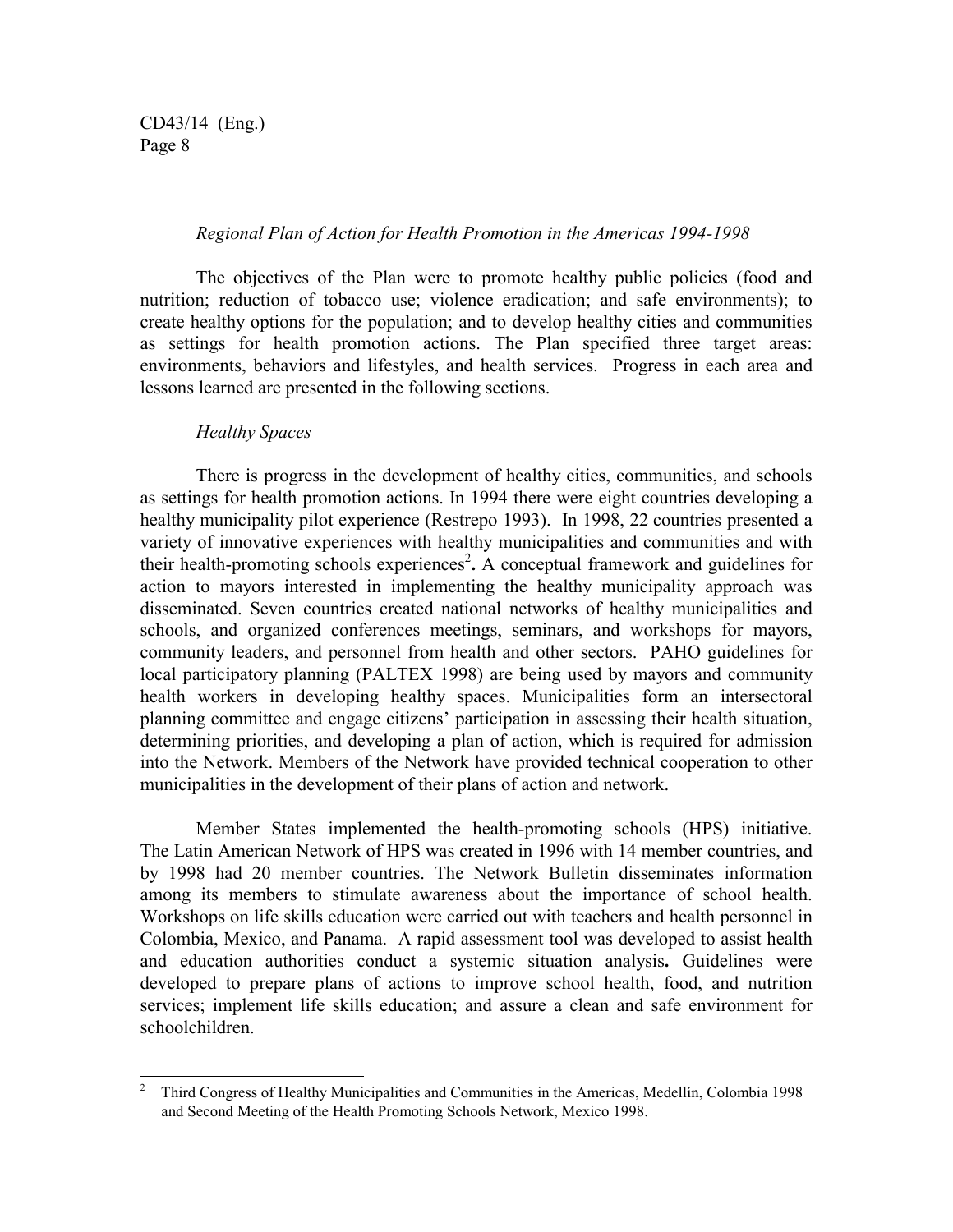#### *Partnerships*

The Inter-American Consortium of Universities and Training Centers of Health Education and Health Promotion Personnel (CIUEPS), established in Puerto Rico in 1996, is a partnership whose main purpose is to improve the training and development of human resources in health promotion. The Consortium offers a forum for analysis and debate on the importance of including health promotion concepts, methods, and strategic approaches in the training and development of personnel in public health and other fields. Member institutions have incorporated health promotion concepts and methods in courses, seminars, and workshops, such as the health promotion seminar for mayors and local level personnel offered by the School of Public Health at the University of Veracruz, in Xalapa, Mexico. The School of Public Health at the University of São Paulo, Brazil, also offers courses for mayors and has a permanent office that provides support to mayors in the implementation of the healthy municipality approach. Approximately 40 universities from 14 member countries participate in the Consortium including the PAHO/WHO collaborating centers in health promotion in the Region which provide guidance and leadership in this initiative.

The World Bank/PAHO partnership for school health established in 1997 in Panama, during the Summit of the First Ladies of the Americas, has provided technical support to various Member States in the development of their healthy schools initiatives. The partnership carried out a review of the status of school health in the Region, and in-depth case studies of the life skills education program in Colombia, the school nutrition program in Panama, and the school health program in Chile.

#### *Development of Technical Areas*

Policies and programs to promote and protect population health throughout the life cycle were a major thrust of PAHO's technical cooperation. The adolescent health program developed advocacy tools and raised awareness among decision-makers of the importance of investing in adolescent health and development. The program also strengthened country capacity in adolescent health and development policies and programs and increased opportunities for youth involvement in reorienting health services. Health education and social communication interventions directed at improving individual behavior were supported in the adoption of healthy lifestyles and the reduction of risky behavior, such as: (1) sexual and reproductive health, (2) tobacco consumption, (3) maternal and young child nutrition, (4) child abuse and neglect, and other forms of violence toward children and adolescents. Psychiatric reform continued to gain acceptance and strengthened community mental health initiatives. PAHO supported countries in implementing policies and legislation to control tobacco advertising and access to minors and, with CLACCTA, involved NGOs in activities to reduce tobacco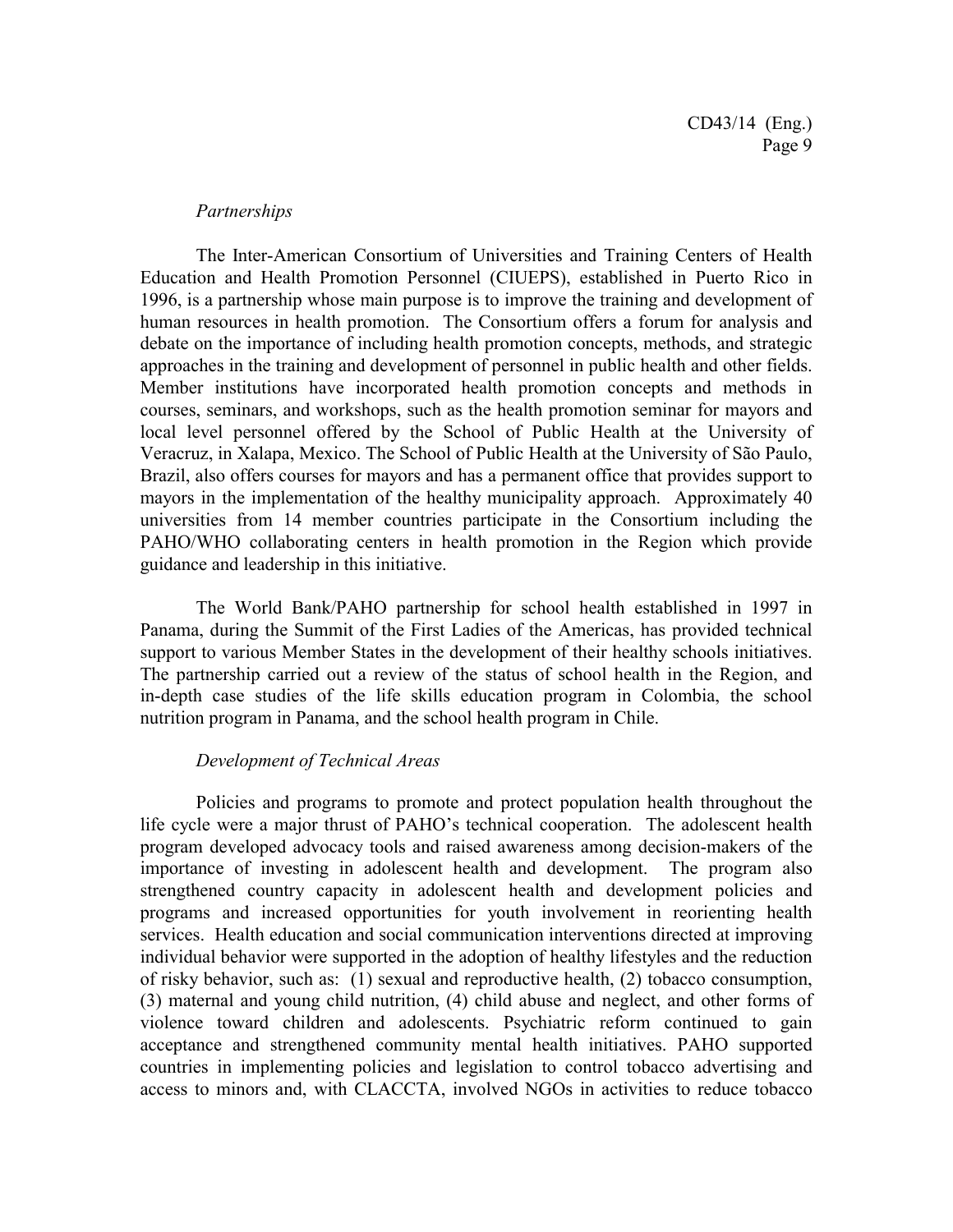consumption. The regional conference on violence (1995) and the multicountry study placed this important issue on the public health agenda and facilitated the dissemination of information on effective interventions at the local level.

#### *Strategic and Programmatic Orientations 1999-2002*

The Orientations supported the development of healthy spaces, healthy public policies, and other health promotion strategies in the following program areas: (a) mental health, including tobacco control and the prevention of substance abuse, (b) food and nutrition, and (c) family health and population throughout the life cycle and sexual and reproductive health.

The Division of Health Promotion and Protection at PAHO has three programs<sup>3</sup>: the Family Health and Population Program (HPF), the Food and Nutrition Program (HPN), and the Mental Health Program (HPM). The Latin American Center for Perinatology and Human Development (CLAP), the Caribbean Food and Nutrition Institute (CFNI), and the Institute of Nutrition of Central America and Panamá (INCAP) form part of the Division. The Division also has a Resource Center that supports the preparation and distribution of materials to be sent to the PWRs Documentation Centers and other clients and maintains the health promotion Web pages.

Various Web pages were developed that disseminated essential technical information on the priority topics of the Division. Between 1998 and 1999 this became an important tool in technical cooperation. The evaluation of healthy spaces began in 1999 with a meeting of PAHO and ministry of health focal points responsible for health promotion from 14 countries to discuss the conceptual framework and broad guidelines for the evaluation of these experiences. During the Mexico Conference (2000) an ad hoc group discussed measurement and evaluation issues involved in assessing the evidence base for health promotion. The evaluation of selected experiences will be conducted during 2001 and will provide new insights into the successful mix of strategies and lessons that have been learned in the process.

Psychiatric reform continues in the Region. Other activities included a training module in epilepsy, a study of mental health in two countries, and a publication on legislation and human rights of patients with mental illness. The program works closely with PAHO's Program on Emergency Preparedness and Disaster Relief in developing mental health tools for use in times of emergencies and disasters. The Framework Convention on Tobacco Control involved 23 countries of the Region in this first global public health treaty. Other activities include the global youth tobacco survey and

 3 PAHO Directive No. HQ-FO-99-11, dated 31 March 1999.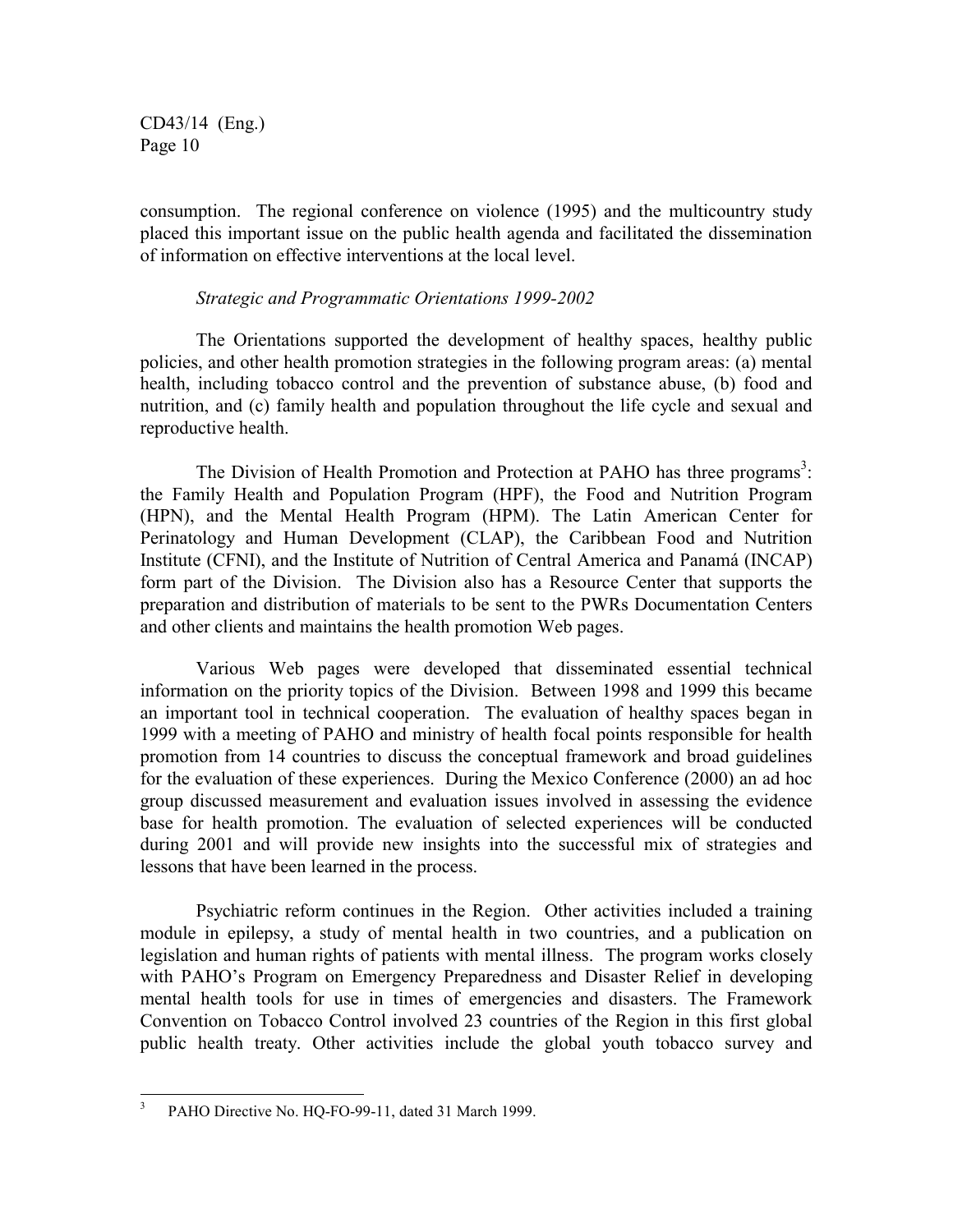guidelines for tobacco regulation. Still much needs to be done especially in the area of alcohol and drugs.

The Food and Nutrition Program, jointly with Caribbean Food and Nutrition Institute (CFNI), and the Institute of Nutrition of Central America and Panama (INCAP), implemented strategies to protect vulnerable groups from micronutrient malnutrition, namely, iodine deficiency and goiter, iron deficiency anemia, and vitamin A and folic acid deficiencies. Other activities included the use of food guidelines such as "Best Buy," the promotion of maternal and young child nutrition, and the adoption of guidelines for breast-feeding and introduction of complementary foods. The program works closely with PAHO Expanded Program on Immunization (HVI) and utilizes the Integrated Management of Childhood Illness Strategy (IMCI) to improve the health of children in the Region.

The Family Health and Population Program developed materials on social communication to promote the adoption of healthy behaviors and lifestyles in children, adolescents, and the elderly. Other activities included the impact of public policies on adolescent health and development in Latin America and the Caribbean, a monitoring and surveillance system for adolescent health developed with Latin American Center for Perinatology and Human Development (CLAP), a study of sexual and reproductive health in male adolescents in nine countries, an advocacy training modules for adolescent health, modules for distance training in adolescent health, and the conceptual framework for life skills education.

The Latin American Initiative on Maternal Mortality (LAMM), in partnership with USAID and others, prepared guidelines for the surveillance of maternal mortality and intensified support in 11 priority countries to reduce maternal mortality in these countries. The Program also carried out an evaluation of sexual and reproductive health policies and services in 19 countries, which led to the design of plans to improve the quality of services, including training and development of human resources in sexual and reproductive health. The program works closely with the Special Program for Health Analysis (SHA) to strengthen information and surveillance systems, such as the database on aging (SABE) for six countries which will be completed this year. The Program fostered policies and projects to promote the health and development of adolescents and strengthen the leadership and potential of youth, and worked closely with the HIV-AIDS program to increase protective behavior by youth. Other activities include the dissemination of information on adolescent health and healthy aging in the Latin American and Caribbean Center on Health Sciences Information (BIREME) and training materials for primary health care personnel to work with adolescents and on care for the elderly. A conceptual framework of healthy aging policies to promote the health and wellbeing of older adults was also produced.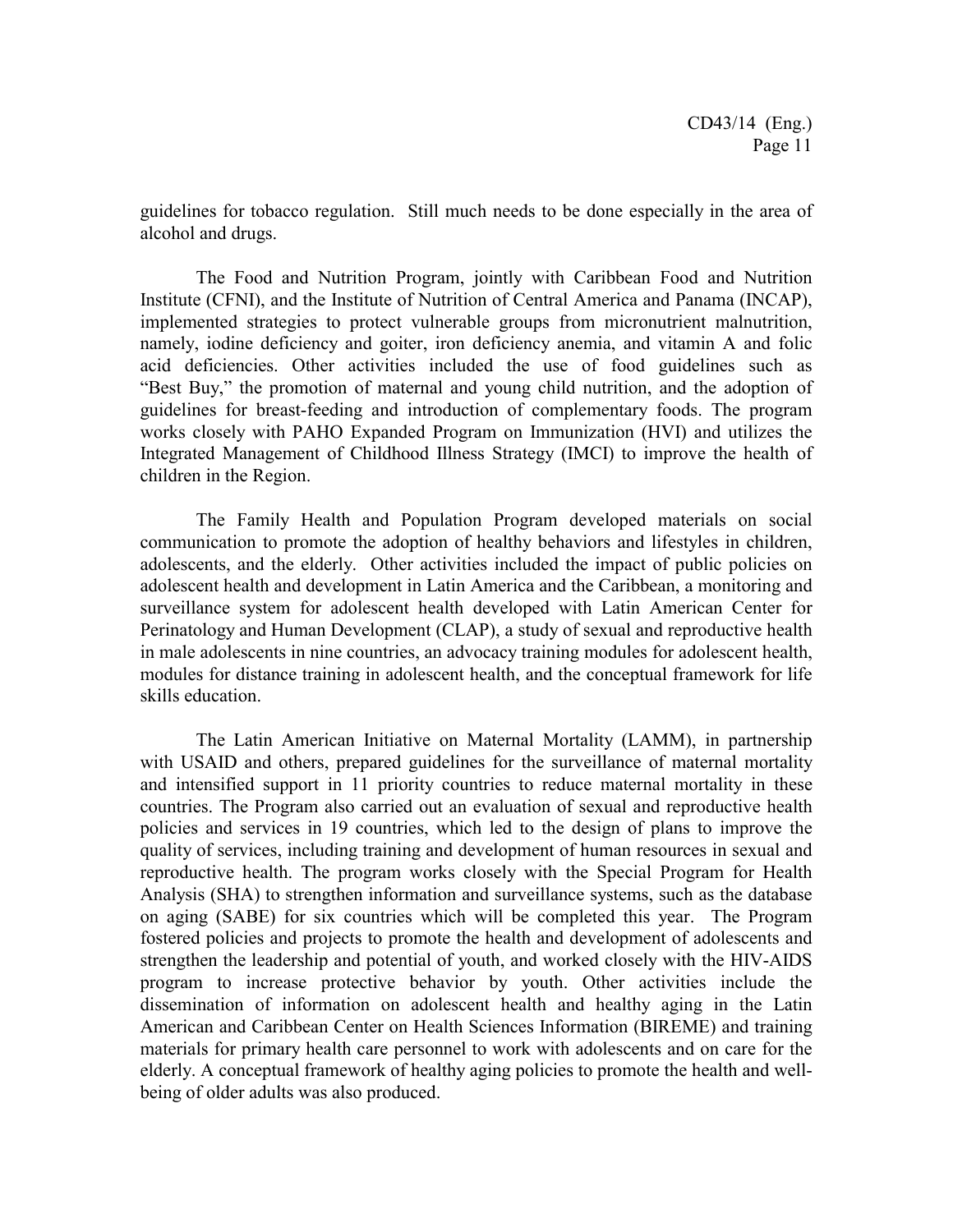A greater Regionwide understanding of health promotion as a public health strategy was evident during the Fifth Global Conference on Health Promotion held in Mexico in 2000. Countries of the Americas showcased their health promotion experiences, yet few of these were evaluated. The commitment of Member States established in the Mexico Declaration spurred greater discussion among countries of the importance of health promotion as key to public health success. New partnerships among countries, PAHO, and the Inter-American Development Bank (IDB) are contributing to strengthening strategic planning for health promotion and in setting specific health promotion priorities and objectives. Much remains to be done to increase the use of a health promotion conceptual framework, the appropriate mix of strategies, and the evaluation of the experiences. An evaluation model is currently being developed that will be useful in the identification of good practices and strengthen the evidence base for health promotion.

#### **3. Future Actions**

Various units contribute to the promotion of health of the peoples of the Americas, including the Division of Health and Environment; the Program on Women, Health, and Development; the Program on Public Policy and Health; the Division of Health Systems and Services Development; the Division of Disease Prevention and Control and others. Due to space limitations, for the purposes of this presentation we will only present the activities mandated for the Division of Health Promotion and Protection.

#### **3.1** *Challenges*

A major challenge for PAHO's technical cooperation is to integrate the technical areas within a conceptual and methodological framework of health promotion. A strategic planning process is underway involving the Division of Health Promotion and Protection, the centers (CFNI, CLAP, and INCAP), health promotion focal points in the PAHO/WHO Country Representatives Offices, ministries of health and other sectors, and health promotion professionals, particularly those in the PAHO Collaborating Centers. The purpose of this strategic planning process is to continue integrating the content in the technical program areas with the strategies for health promotion and to clearly specify health promotion priorities and objectives at regional, national, and local levels. This process of integration and consolidation of HPP's Strategic Plan of Action for the next five years will be developed, implemented, and evaluated by continued systematic consultation, and working meetings with regional, center, and country staff to assess progress and make necessary adjustments. An advisory committee will provide insight and suggestions, identify content areas that need greater integration with health promotion strategies, and identify gaps in knowledge for further research**.** Partnerships with The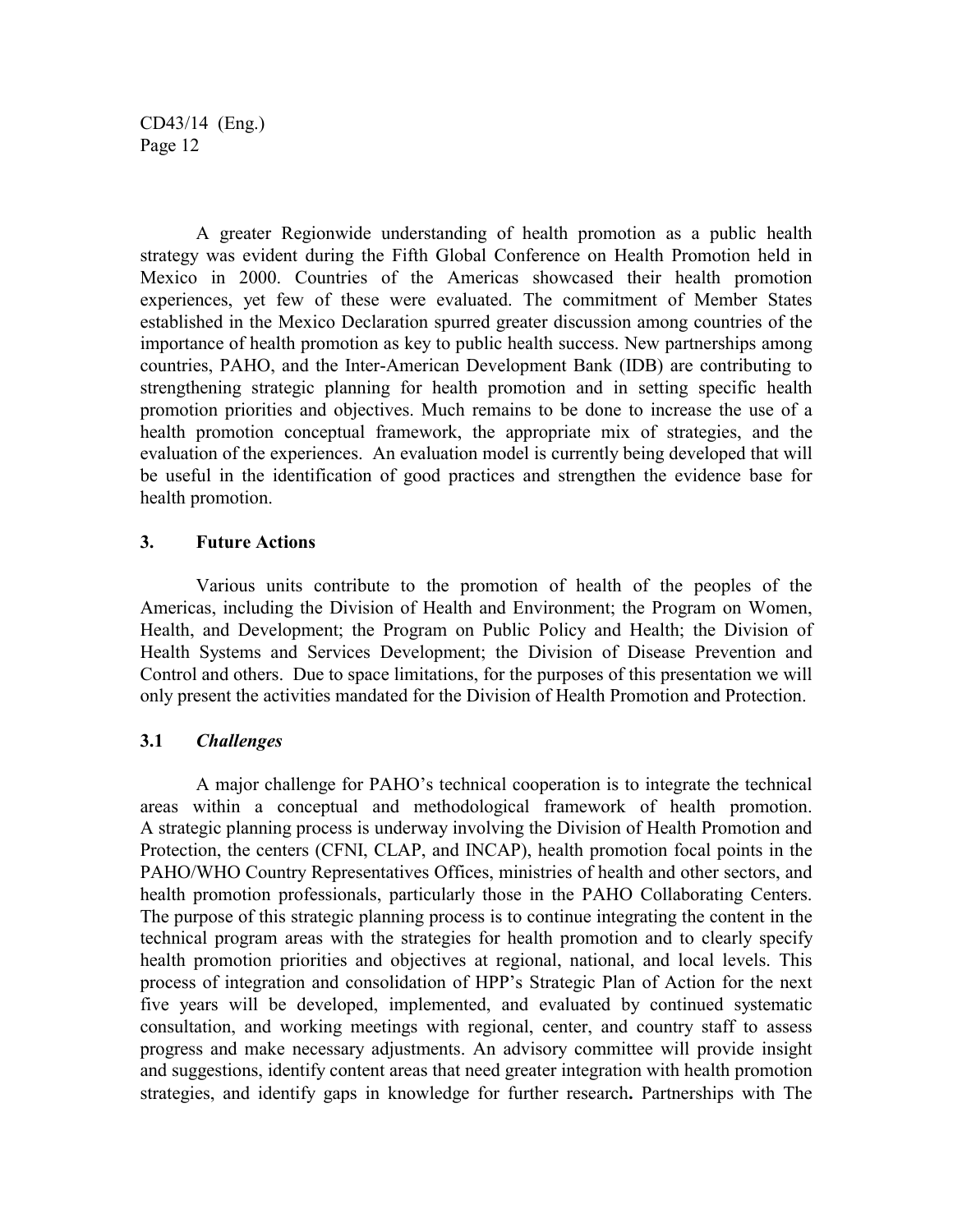World Bank, IDB, USAID, the Canadian International Development Agency (CIDA), and others will be strengthened and new ones encouraged to strengthen health promotion strategic planning, action, and evaluation and to secure the infrastructure resources necessary.

A second major challenge will be to position health promotion high on the political agenda of the Organization. This will be achieved by advocating that Member States strengthen health promotion planning for action, by disseminating effective health promotion experiences, and by mobilizing resources to support pilot and demonstration projects. A regional forum will be held in Chile in 2002 to assess progress in health promotion strategic planning for action following the Fifth Global Conference on Health Promotion (Mexico 2000). Inter-American partnerships with other institutions, such as the Inter-American Development Bank and The World Bank within the context of the Shared Agenda, will also strengthen health promotion planning for action.

A third challenge is to secure the infrastructure and resources necessary to strengthen health promotion planning for action. This will be achieved by: (a) strengthening the development and training of human resources, especially building capacity of PAHO and health ministry staff responsible for health promotion and protection, (b) the preparation of project and research proposals to mobilize needed resources, (c) increasing the evidence base of health promotion effectiveness by increasing the evaluation of health promotion interventions, and (d) by establishing new partnerships and strengthening existing ones, especially with WHO Collaborating Centers in Health Promotion.

Finally, the Division of Health Promotion and Protection, working closely with other PAHO Divisions and programs, will develop and strengthen information and surveillance systems to allow a more in-depth analysis of the determinants of health and equity, as well as develop positive indicators of health, and include assets and resources for health in a new approach to the situation analysis for health promotion and protection.

The specific priorities for health promotion at the regional level are the following:

- Early childhood development
- Safe motherhood and reduction of maternal mortality
- Healthy lifestyles, good nutrition, and active living
- Smoke-free spaces
- Mental health and prevention of alcohol and drug use
- School and adolescent health and development
- Healthy aging
- Capacity-building and strengthening of information and surveillance systems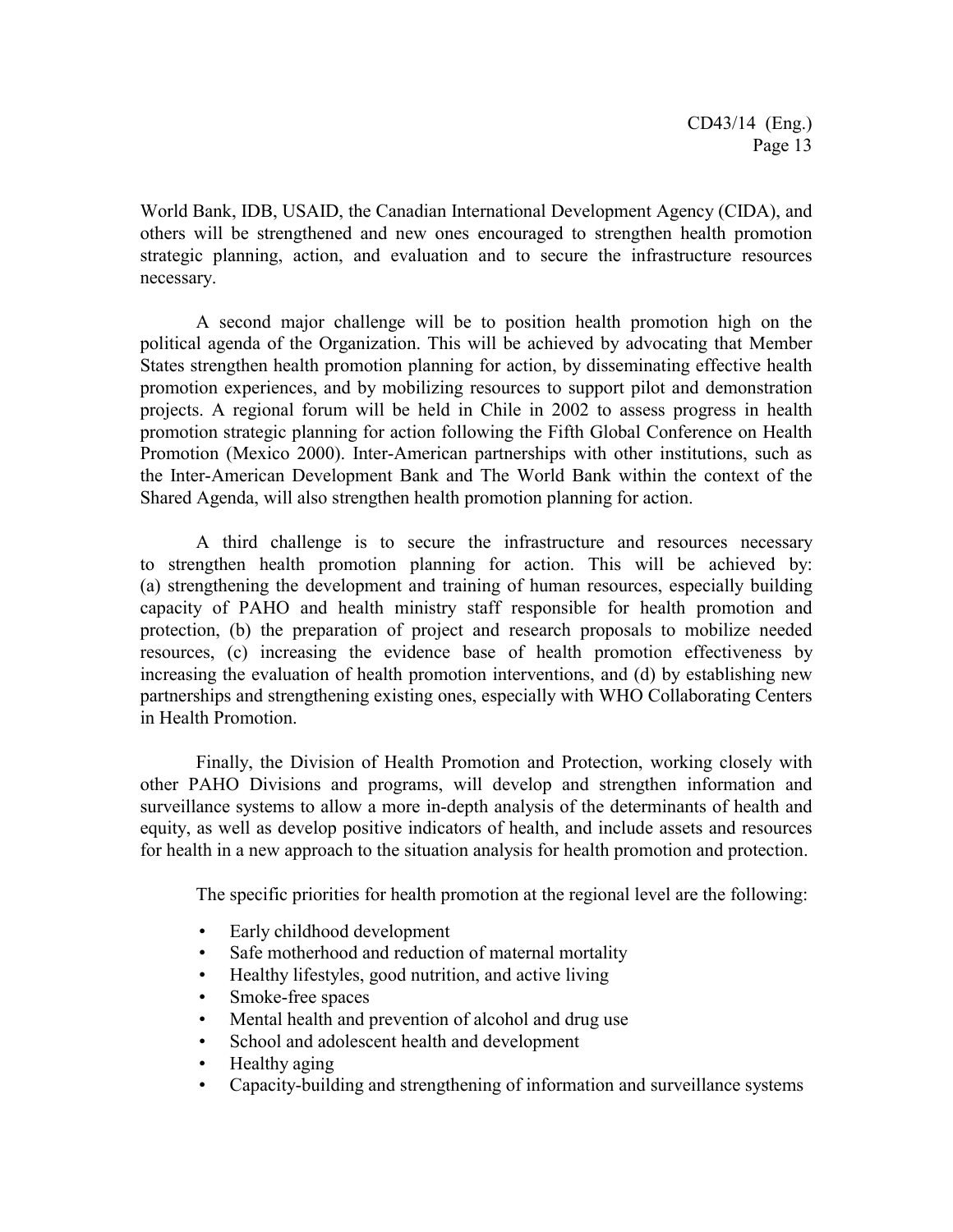#### **3.2** *Main Health Promotion Strategies Applied in the Division*

PAHO technical cooperation will focus on strengthening health promotion planning for action. Countries will be supported in setting targets to address their priorities and in building capacity at the local and national level to develop, implement, and evaluate health promotion plans for action. HPP is committed to this process and has begun to integrate the technical areas managed by the programs and centers with the health promotion strategies as illustrated in Table 1: (a) the creation of healthy and supportive environments in the community, school, and workplace; (b) the establishment of healthy public policy at institutional, local, and national levels, and the development of guidelines to assess their impact; (c) the strengthening of community action for health by implementing training modules to facilitate community participation and support Member States to work with NGOs and other community groups; (d) the development of personal skills, using the health literacy framework, health education, and social communication techniques; (e) the reorientation of health systems and services by supporting countries to implement more integrated models of community, family, and school health, including mental health; (f) strengthening surveillance systems with social and behavioral information; and g) supporting research and evaluation to advance knowledge and best practices.

#### *Creating Supportive Environments Ensures Healthy People in Healthy Spaces*

In coordination with other units in PAHO, HPP will support Member States in creating and strengthening the healthy spaces initiatives, especially municipalities, communities, schools, and workplaces, ensuring that the spaces where people live, study, work, and play have a positive influence on their health. Thus, technical cooperation will focus on improving the physical and psychosocial environments with interventions to provide clean water, basic sanitation, and basic health services in schools, workplaces, and communities. Policies and public education campaigns will be carried out to raise awareness and strengthen healthy behaviors and lifestyles. Gender equity and respect for diversity will be encouraged as part of the organizational behavior and cultural values in the school, community, and workplace. Countries will be supported in increasing the protective factors in designated healthy spaces and in strengthening collaboration among NGOs and other community groups to protect women and children from abuse, violence, and neglect, and protect people, families, and communities from drug and alcohol abuse.

2001 is dedicated to the theme of mental health and countries will be encouraged to review the mental health situation in schools, workplaces, and communities and include this priority in their plans of action. Many aspects concerning mental health are now better understood, and there is considerable evidence that mental health promotion reduces depression, suicides, and risk behavior problems. Countries will be supported in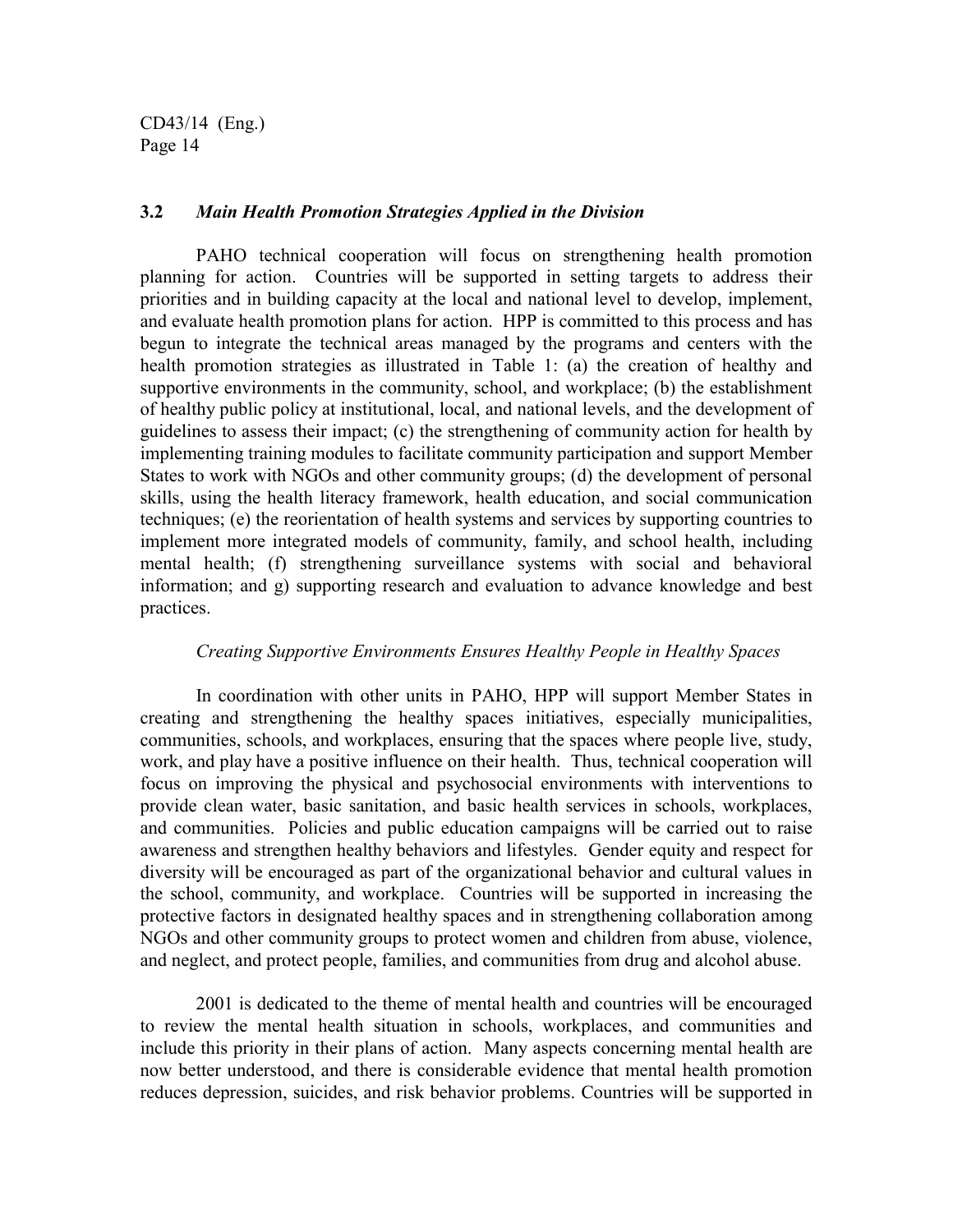implementing early education programs that have resulted in fewer learning problems with small children and involve parents in creating a more positive home and family environment for children to grow and develop. Countries will also be supported in implementing life skills education in schools, as studies show that life skills education is effective in promoting healthy development and reducing risk behavior in children and adolescents. A model of mental health promotion and prevention of violence in schools will be developed. Countries will be supported in implementing workplace health promotion interventions that have shown positive results in reducing stress levels, increasing job satisfaction, and reducing sick leave.

A specific priority for health promotion in the next five years will be to establish smoke-free environments in public places such as schools, health centers, child care facilities, government workplaces, and the hospitality sector. This will be accomplished by (a) building capacity for youth advocacy and community partnerships to support smoke-free environments; (b) a multifaceted public education campaign to inform the public, parents, teachers, and health workers of the risks of second-hand smoke and actions they can take to eliminate exposure; and (c) developing guidelines to establish policies at the institutional, local, and national levels to establish smoke-free spaces and curb tobacco promotion and demand.

#### *Healthy Public Policy Is a Central Element in Health Promotion*

Working groups will be established to stimulate collaboration in developing guidelines for healthy public policy at organizational level, local (municipal), and national, and to evaluate their health impact. In coordination with other units and organizations, HPP will strengthen and extend public policy initiatives to improve the determinants of family and population health, such as food and nutrition security and safety and baby-friendly hospital policy to encourage breast-feeding. HPP will provide technical cooperation to establish public policies that promote healthy and safe motherhood and reduce maternal mortality by increasing equitable access to quality essential obstetric care and improving nutritional intake during pregnancy. Policy and legislation will be developed to protect sexual and reproductive rights and establish the infrastructure that allows individuals to exercise those rights. HPP will support countries in the development of policies and plans to support health and development of youth and adolescents, and strengthen partnerships with other sectors, especially communication (the media) and education to increase life skills education in schools and other spaces. HPP will support countries in the development of guidelines to promote healthy aging through public policies and in the establishment of public policies to promote mental health across the life cycle, with special emphasis on capacity-building in families, community schools, and workplaces.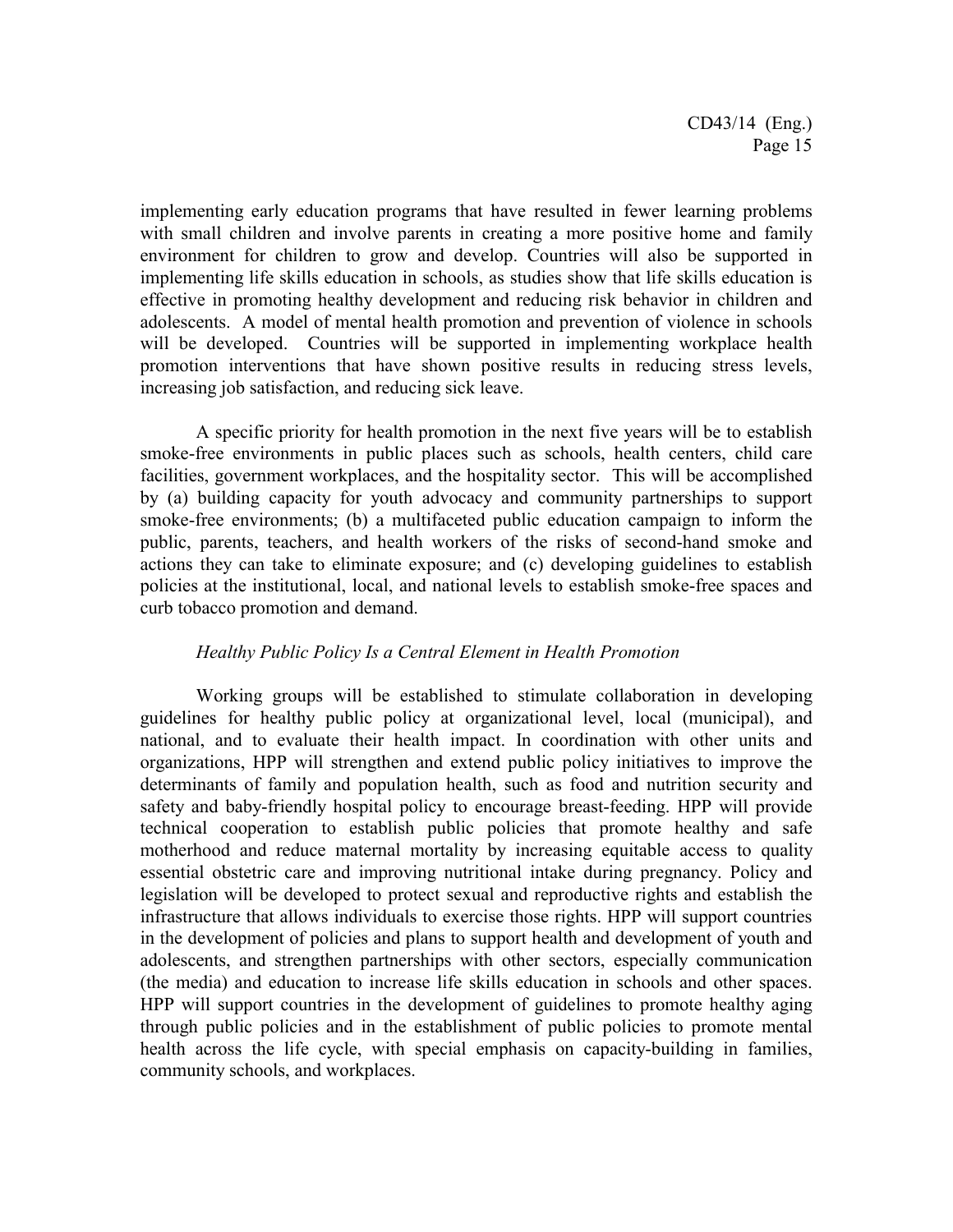| <b>Health Promotion Strategies</b>                                                                                                                                                                                                 | <b>Technical Areas</b>                                                                                                                                                                                                                                                                                                                                                                                                                                                                                                                  |  |  |
|------------------------------------------------------------------------------------------------------------------------------------------------------------------------------------------------------------------------------------|-----------------------------------------------------------------------------------------------------------------------------------------------------------------------------------------------------------------------------------------------------------------------------------------------------------------------------------------------------------------------------------------------------------------------------------------------------------------------------------------------------------------------------------------|--|--|
| healthy<br>Creating<br>supportive<br>and<br>environments<br>Municipalities/communities<br>Schools<br>Workplace                                                                                                                     | Smoke-free spaces<br>Conditions to support healthy lifestyles and change risk<br>practices and behaviors, especially: nutrition and<br>physical activity, mental health and well-being,<br>family and community integration and participation                                                                                                                                                                                                                                                                                           |  |  |
| Establishing healthy public policy<br>Institutional<br>Local<br>National                                                                                                                                                           | Food and nutrition security<br><b>Breast-feeding</b><br>Tobacco, alcohol, and illicit drugs<br>Safe streets, parks, and other recreation areas<br>Sports, exercise, and physical activity<br>Abuse, violence, and neglect<br>Water and basic sanitation                                                                                                                                                                                                                                                                                 |  |  |
| Strengthening community action for<br>health<br>Community and social participation<br>٠<br>Empowerment<br>٠<br>Capacity-building<br>Developing personal life skills<br>Health literacy<br>Health education<br>Social communication | Advocacy to strengthen community mental health models<br>Partnerships to support family caregivers<br>Social support networks for families and victims of<br>abuse, violence and neglect<br>Advocacy for safe motherhood programs<br>Partnerships for food and nutrition security and safety<br>Life skills education in schools<br>Parenting skills<br>Mental health and psychosocial skills<br>Nutrition and exercise<br>Sexual and reproductive health<br>Breast-feeding and complementary foods<br>Healthy behaviors and lifestyles |  |  |
| Reorienting health systems and services<br>Health promotion in reform<br>Management styles<br>Intersectoral cooperation<br>Community involvement                                                                                   | Community, family, and school health models<br>Mental health services<br>Sexual and reproductive health<br>Maternal and child health and nutrition<br>Breast-feeding and complementary foods<br>Tobacco cessation<br>Alcohol and drug abuse treatment models                                                                                                                                                                                                                                                                            |  |  |

# **Table 1. Health Promotion Strategies and Technical Areas Across the Life Cycle**

# *Strengthening Community Action Is Critical for Health Promotion*

Countries will be supported in the implementation of local participatory planning involving local authorities such as mayors, and community leaders, teachers, and people in general, in basic needs assessment, priority setting, planning, and developing policies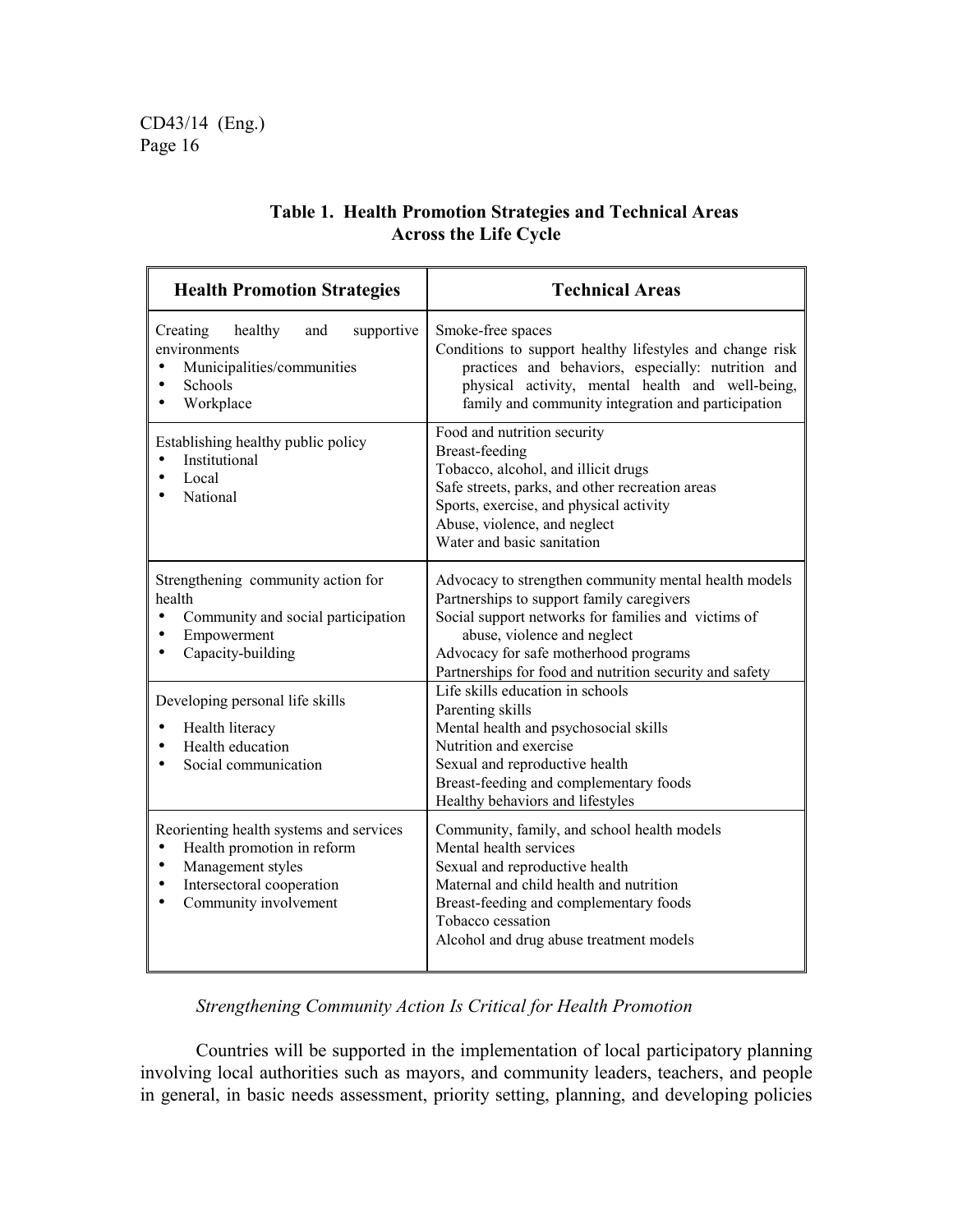and programs. HPP will work with countries in strengthening partnerships to advocate for and improve conditions for early child health, nutrition, and development. Member States will be supported in developing, implementing, and evaluating interventions at the national and local level to encourage good nutrition and active living throughout the life course such as "Agita São Paulo." In coordination with other units, HPP will support countries to build community capacity in health literacy and to establish partnerships and carry out a multifaceted public education campaign with children, adolescents, and adults to adopt healthy lifestyles and minimize risk behaviors. Community action will be strengthened to provide access to social services for the elderly, promote good nutrition and active healthy lifestyles, and encourage their participation in social support networks. HPP will support countries to develop a community-based model to deal with depression and suicide, and create materials on mental health promotion directed at families, teachers, religious leaders and other members of the community.

#### *Development of Personal Skills: the Earlier the Better*

Schoolchildren and adolescents will be involved early on in developing personal skills. School-based mental health programs and life skills education will be strengthened. Countries will be supported in implementing life skills education to effectively contribute to higher literacy and reduced drop-out rates associated with a decrease in health risk behaviors, such as smoking, substance abuse, and teen pregnancy. Materials to support parents and teachers with life skills education will be developed. Materials to promote health literacy directed at mayors, teachers, church leaders and other decision-makers will be fostered. Countries will be assisted in developing interventions to enable the elderly to participate in decisions that affect them and in adopting healthy life skills throughout the life course. Countries will be supported in setting targets for dietary behaviors and physical activity and in monitoring individual and collective behavior change using lifestyle surveys or other comparable methods.

#### *Reorienting Health Services: Health Promotion as an Essential Public Health Function*

Countries will be supported to strengthen the implemention of health promotion strategies, to increase intersectoral coordination, and advocate for greater investments in health promotion. Ministries of health will be supported in fostering social participation in the decisions concerning community health care. In coordination with other units, HPP will develop new and expanded models for community, family, and school health services. Countries will be supported in the reorientation of health services with a greater focus on bridging the equity gap (gender, ethnic origin, age, etc.) that persists in the provision of health services. They will be urged to continue restructuring mental health services, promote safe motherhood and breast-feeding practices, and offer friendly health services for youth and the elderly.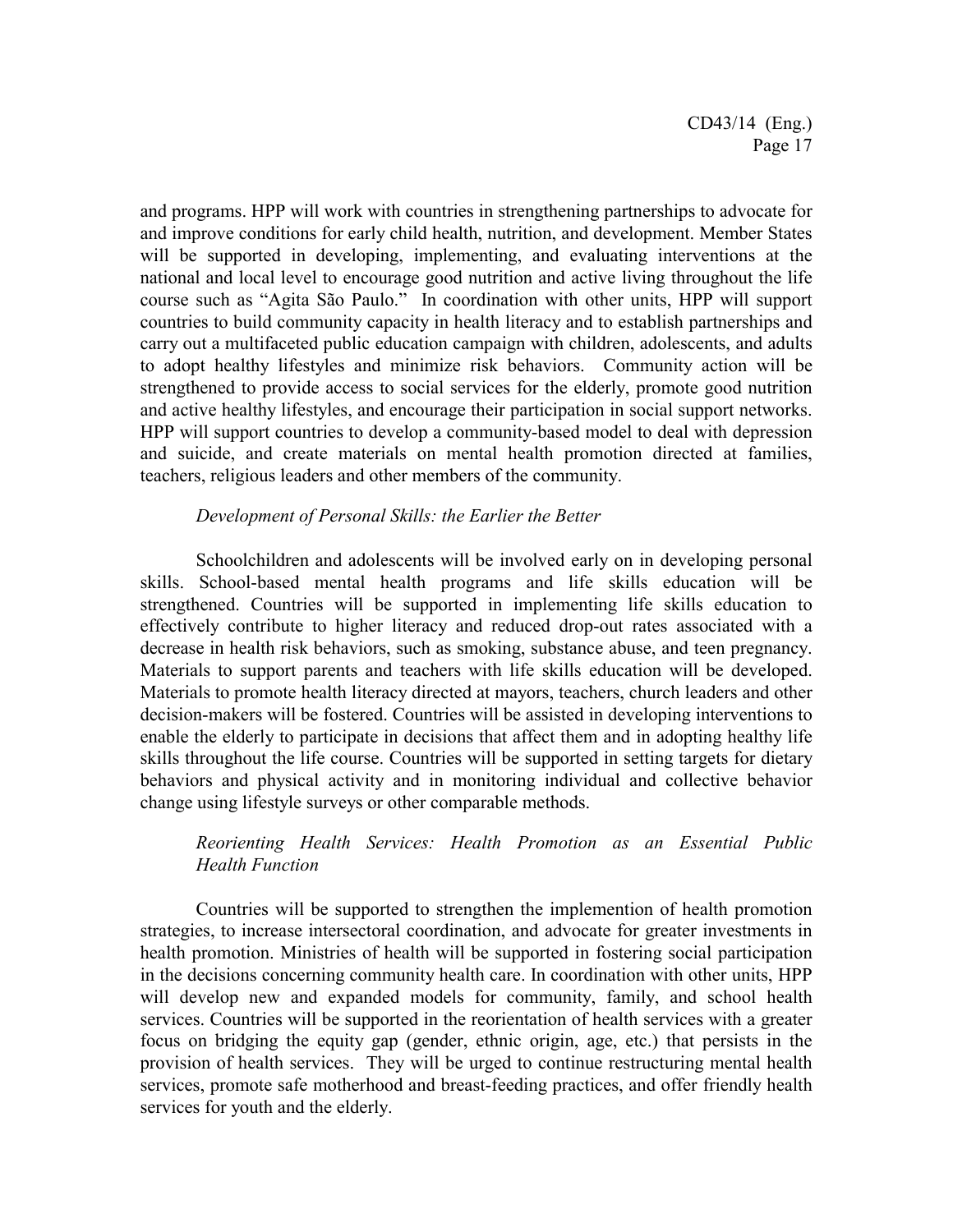#### *Strengthen Information and Surveillance Systems*

In coordination with other units, HPP will strengthen information and surveillance systems by incorporating social and behavioral information critical for the design of health promotion policies and plans for action, such as risk factors and behaviors. Countries will be supported in establishing information systems at the local level to monitor risk factors, behaviors and conditions, health inequities, and the determinants of health. HPP will work with countries to develop and strengthen the evidence base for effective health promotion interventions, and provide opportunities to exchange experiences and disseminate good practices. A model to evaluate the healthy spaces initiative is being developed, and HPP will support countries in its adaptation and implementation in specific contexts.

#### *Partnerships, Networks, and Interagency Coordination*

There are various networks of municipalities, schools, professional associations, universities, and other institutions and groups involved in health promotion actions in the Region. The Network of Healthy Municipalities and Communities of the Americas could effectively disseminate good practices in health promotion if they are supported in developing technical cooperation among municipalities and across borders. If mayors are to succeed in putting health on the local development agenda, actions must focus on orienting this group as to the most effective interventions to improve health and human and quality of life. The Network of Health Promoting Schools could be a more effective advocate for placing health promotion and life skills education on the education agenda if health sector efforts are supported and coordination with the education sector is strengthened to provide the necessary knowledge and skills to teachers and parents. PAHO has contributed to the creation of several networks; however, despite a growing consensus that networking is an effective strategy, few groups have adequate resources to maintain active communication among all the members of the network. A greater effort is needed to support the mobilization of resources for the networks so they may become major players in disseminating knowledge and skills in health promotion.

#### **4. Financial Implications**

The evidence of health promotion effectiveness suggests that if properly incorporated into social structures, it could contribute to sustainable human development in the medium and long term. Members are urged to consider the appropriate infrastructure for the development and strengthening of health promotion planning for action to meet the challenges of the new millennium in the Americas. Successful health promotion policies and programs require adequate funding and infrastructure. Surveillance and research, if supported, will provide policy-makers with the information they need for key decisions in strategic planning.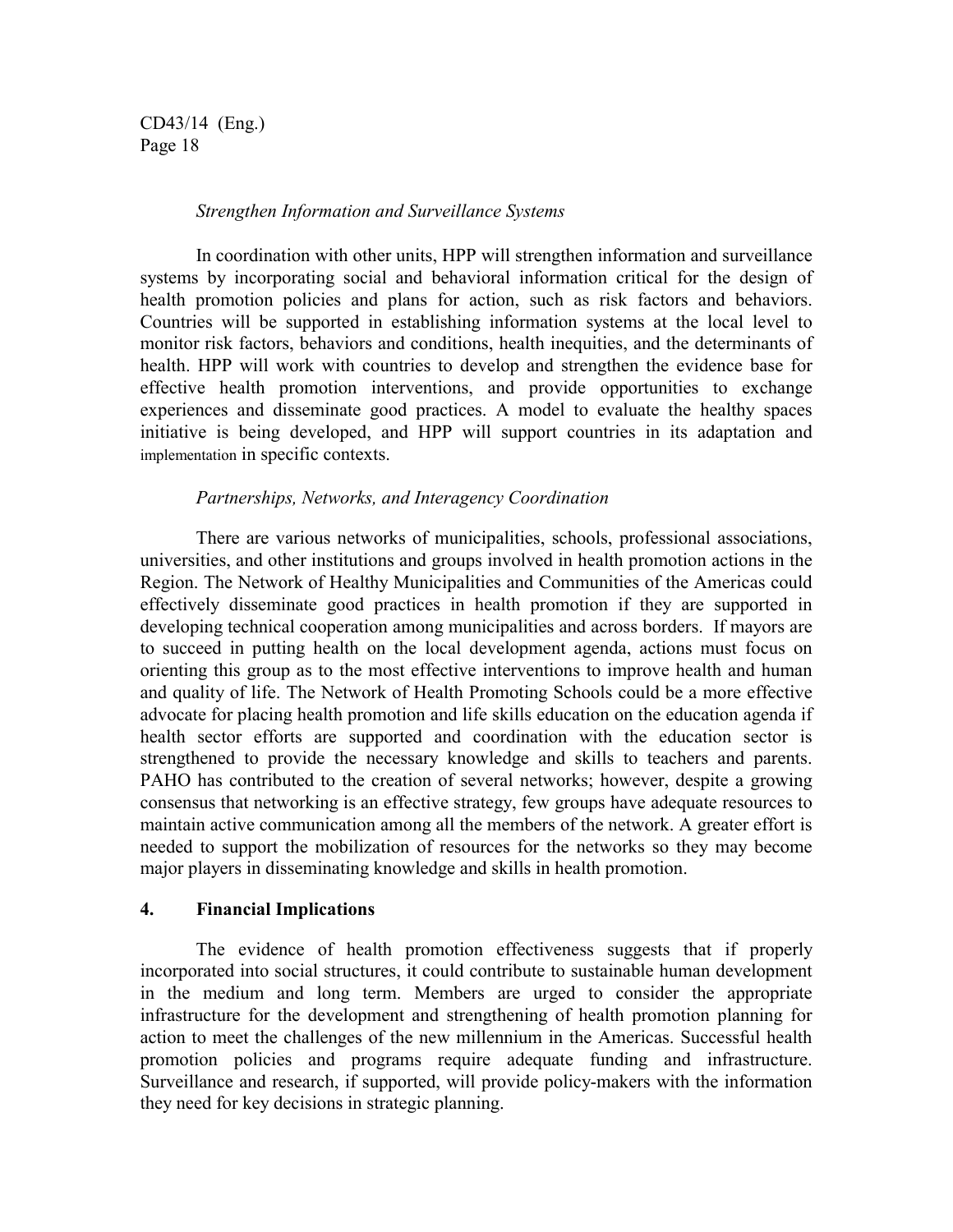National health promotion planning has been effectively developed, implemented, and monitored in Canada, Chile, and Mexico. However, cost-effectiveness analyses are not readily available. Although infrastructure needs and resource mobilization requirements for technical cooperation in health promotion do not make extravagant demands for new resources; rather the focus is to engage Members in identifying opportunities to mobilize resources to carry out regional and country activities and facilitate technical cooperation among countries. The Secretariat will require additional human and financial resources to meet the commitments as expressed in the Mexico Declaration. Present levels of resources are inadequate to provide technical cooperation to strengthen health promotion planning and action. The Organization should review the distribution of the budget to be more consistent with its priorities and can use its considerable influence with other international organizations to take an advocacy role in developing a resource base for health promotion planning and action.

#### **5. Priorities for Capacity-Building in Health Promotion**

- *Promote a broader understanding of health promotion*. Despite a greater understanding of health promotion concepts and practice, there is still a need to enhance the value of health promotion and disseminate good practices.
- *Support research, surveillance, and evaluation*. Greater investment is needed to evaluate existing health promotion experiences and develop the evidence base of health promotion effectiveness grounded in the experiences in the Region. The development of positive indicators, such as assets and resources to complement morbidity and mortality data in health promotion situation analysis, is also important.
- *Strengthen partnerships for technical cooperation among countries*. Continue and expand the activities carried out with the IDB and The World Bank in the spirit of the Shared Agenda for Health to effectively strengthen health promotion planning for action. At the same time, strengthen new and existing partnerships with CDC, CIDA, Health Canada, NIH, USAID,and others for the promotion of health.
- *Strengthen the infrastructure needed to advance with health promotion planning for action.* Greater investment in existing partnerships and networks is needed to strengthen countries' capacity in strategic planning and to clearly identify health promotion priorities and objectives at the national and local levels. An increase in the level of resources allocated to health promotion and protection technical cooperation at the regional and country levels is urgently needed, as is support in resource mobilization efforts.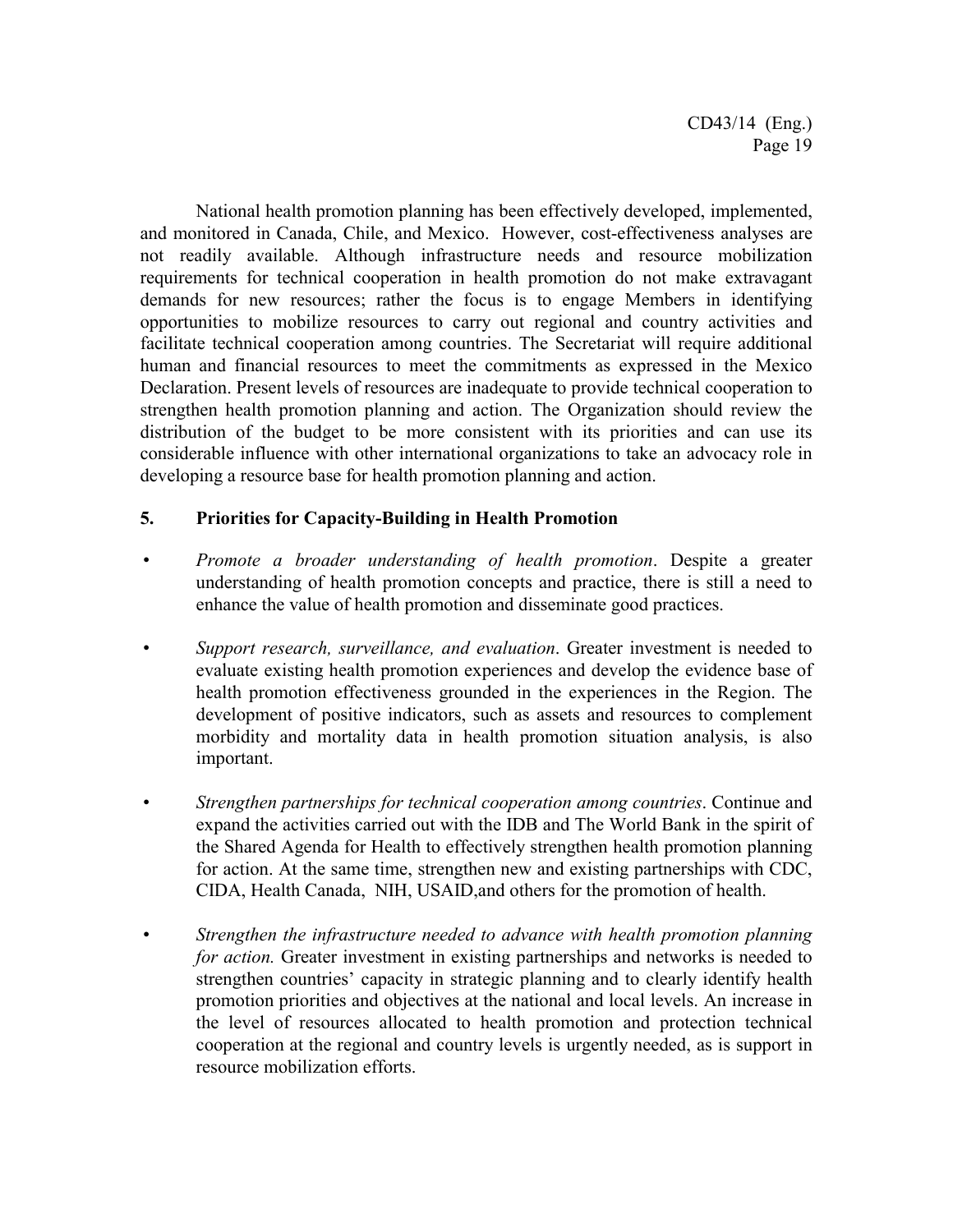#### **6. Action by the Directing Council**

Anticipating requests from Member States to increase technical cooperation efforts and provide guidelines to strengthen health promotion planning and action, members of the Directing Council are encouraged to:

- Review the Mexico 2000 commitment which is being presented for consideration.
- Approve the mechanisms to follow-up and report on the commitments in the Mexico Declaration.
- Support appropriate technical cooperation to:
	- strengthen health promotion planning and action,
	- strengthen infrastructure, including the training and development of human resources for health promotion, and
	- support resource mobilization for regional and country-level activities
- Consider the annexed Resolution CE128.R11 adopted by the Executive Committee.

Annex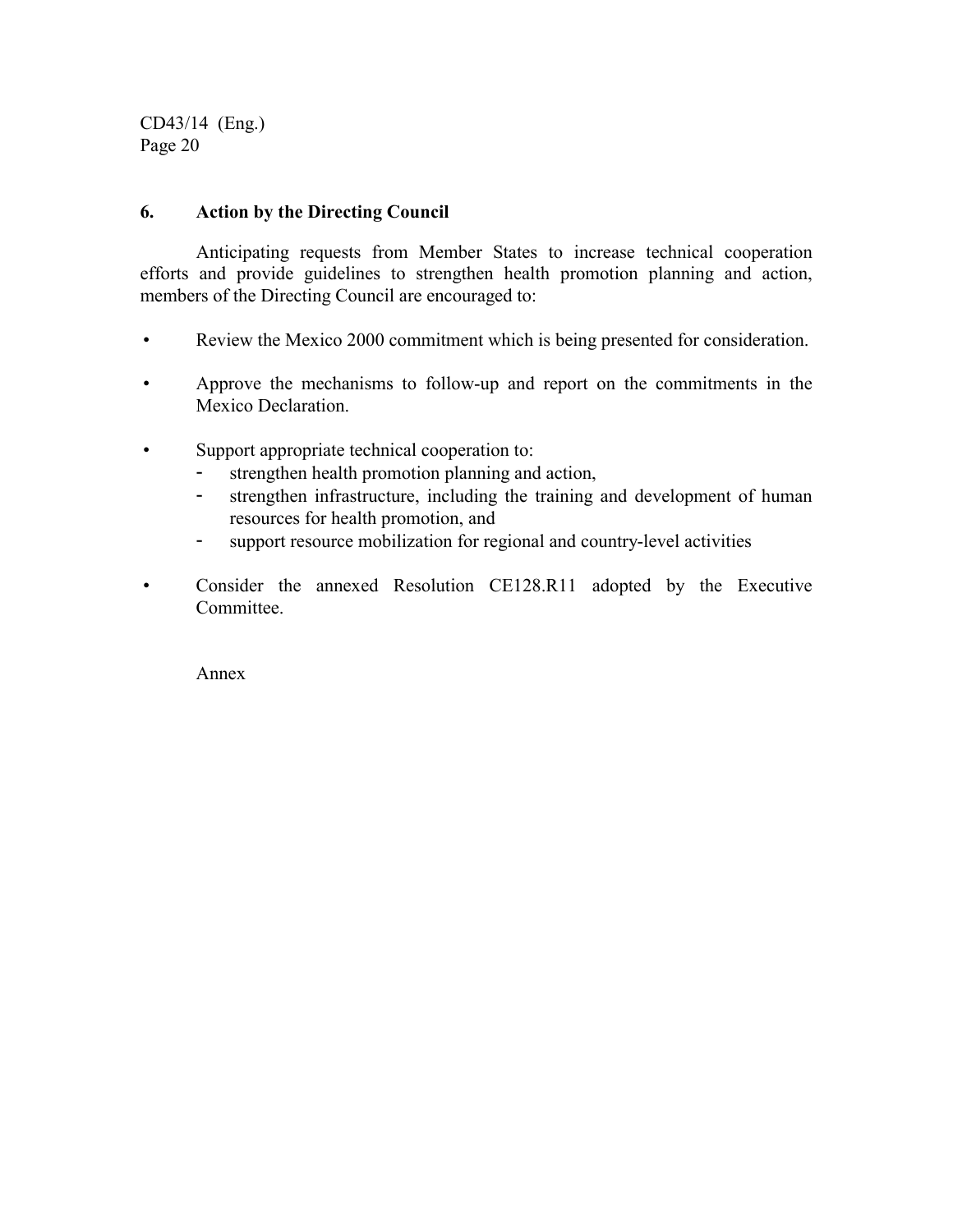

PAN AMERICAN HEALTH ORGANIZATION **Annex** WORLD HEALTH ORGANIZATION



# **128th SESSION OF THE EXECUTIVE COMMITTEE**

*Washington, D.C., 25-29 June 2001*

*RESOLUTION*

# *CE128.R11*

# **HEALTH PROMOTION IN THE AMERICAS**

#### *THE 128th SESSION OF THE EXECUTIVE COMMITTEE,*

Having considered the proposal for strengthening health promotion planning for action in the Americas (Document CE128/17);

Recognizing the need to strengthen the capacity of Member States to involve multiple sectors and civil society at national and local levels in planning, implementing and evaluating activities to promote and protect the health of individuals, families, and communities;

Recognizing that Member States increasingly demand technical cooperation to strengthen their capacity in the five key health promotion strategies first outlined in the Ottawa Charter—building healthy public policy, creating supportive settings, empowering communities, developing personal skills, and reorienting health services; and

Noting that Member States committed themselves to strengthening health promotion planning for action at the Fifth Global Conference on Health Promotion (Mexico 2000), according to guidelines presented on (a) evidence-based health promotion; (b) increasing investment for health and development; (c) increasing social responsibility for health; (d) strengthening community empowerment and action for health; (e) increasing the infrastructure for health promotion; and (f) contributing to the reorientation of health services,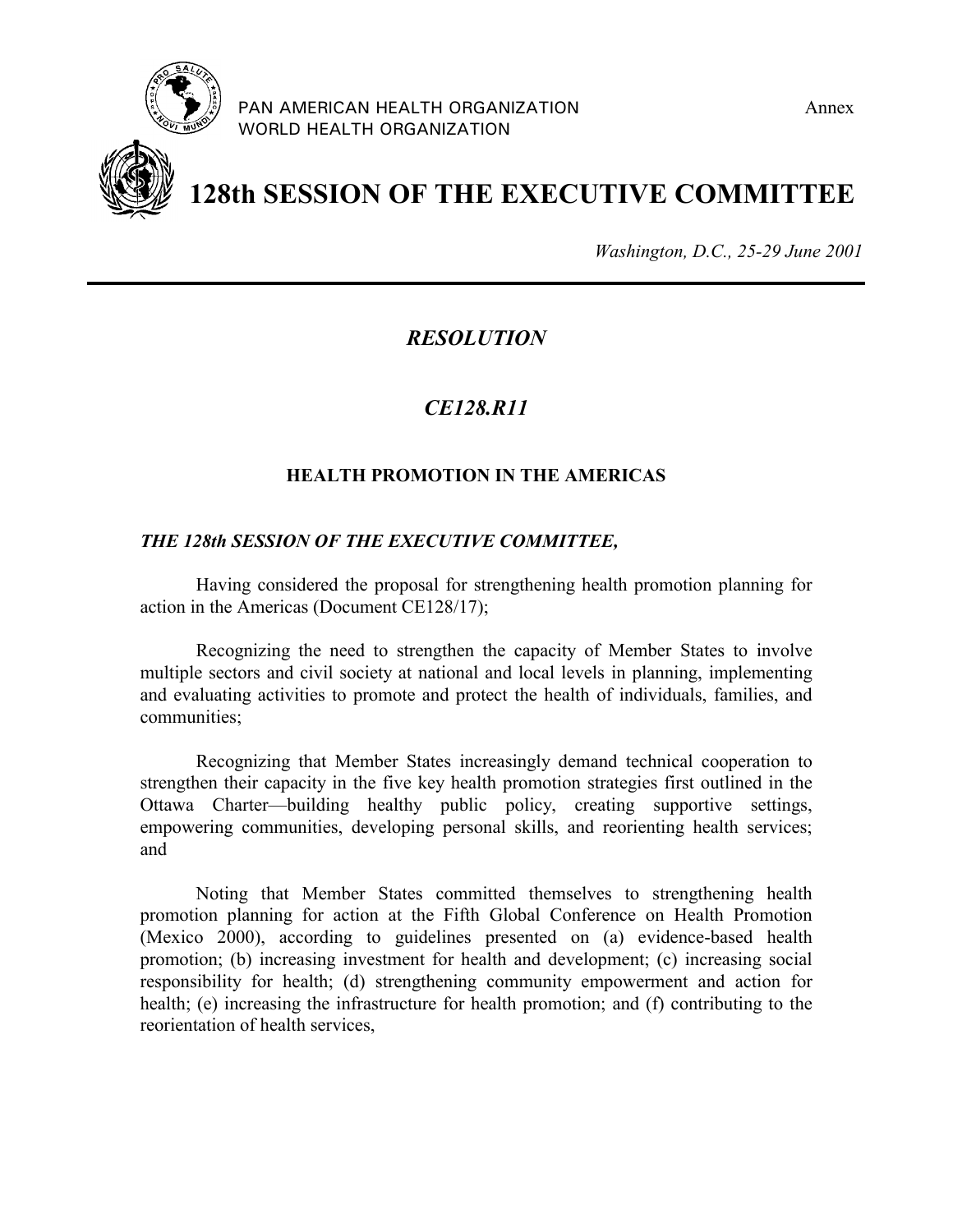CE128.R11 (Eng.) Page 2

#### *RESOLVES:*

To recommend to the Directing Council the adoption of a resolution along the following lines:

#### *THE 43rd DIRECTING COUNCIL*,

Having considered the proposal for strengthening health promotion planning for action in the Americas (Document CD43/14),

#### *RESOLVES:*

- 1. To urge Member States to:
- (a) position the promotion of health on the political agenda and as a priority in national and local development plans and programs;
- (b) implement public policies and legal frameworks to improve the determinants of health and reduce disparities in the health of vulnerable populations and communities;
- (c) strengthen intersectoral collaboration and ensure the active participation of all sectors and civil society in the development, implementation, and evaluation of health promotion plans of action for jointly identified health priorities;
- (d) support research to advance knowledge on selected priorities, to identify good practices, and increase the evidence base of effective health promotion interventions;
- (e) support the training and development of human resources in health promotion theory and practice across the various health and social science disciplines;
- (f) mobilize and designate the necessary financial and operational resources to build human and institutional capacity for the development, implementation, monitoring, and evaluation of health promotion plans of action at national and local levels;
- (g) establish and strengthen local, national, and international networks to promote health;